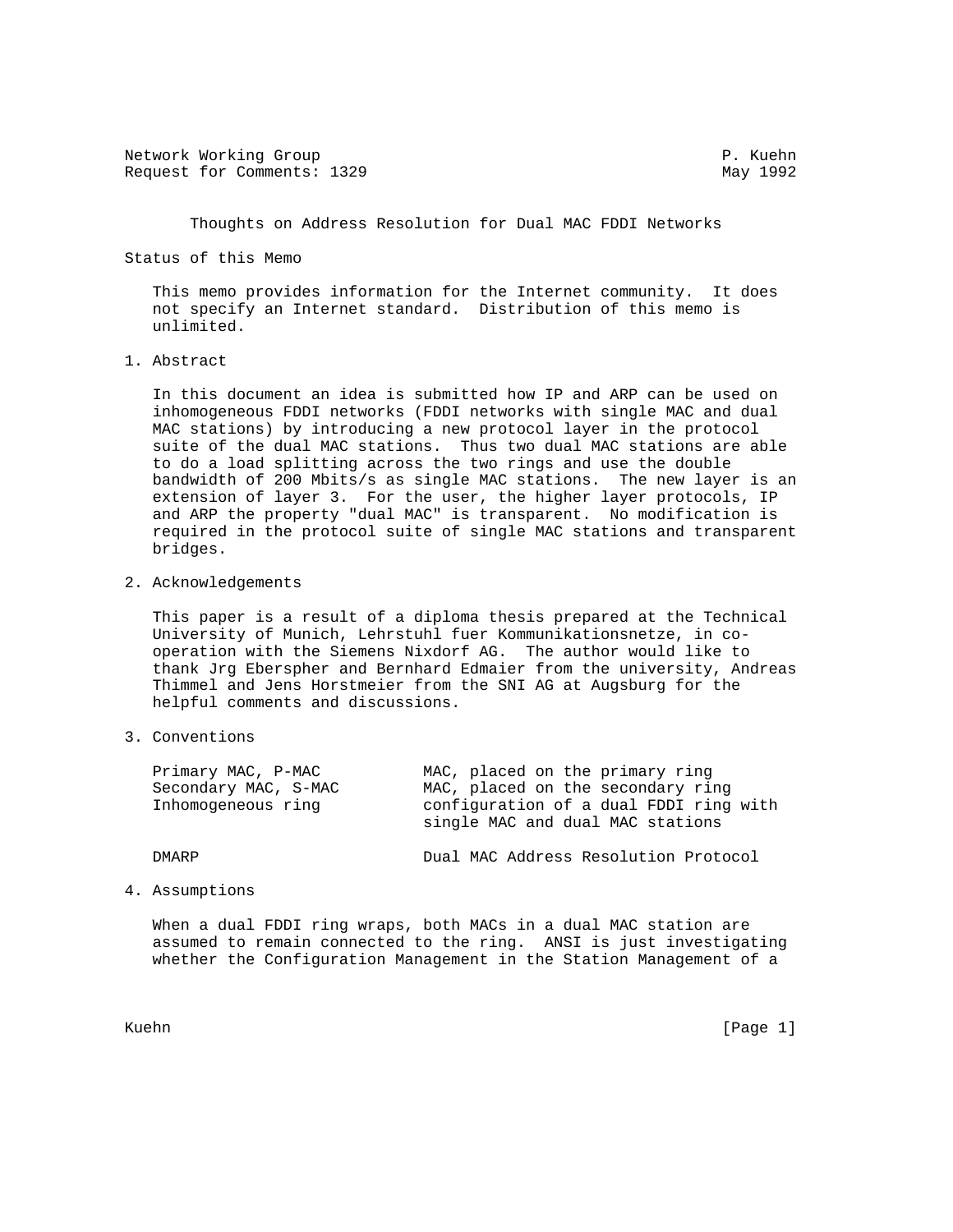FDDI station can be modified to allow this. According to the FDDI SMT standard [1], different addresses are required for all MACs on the primary and the secondary ring.

 In this paper, the MAC in a single MAC station is assumed to reside on the primary ring. The application of single MAC stations which have their MAC attached to the secondary ring is not precluded, but therefor additional connectivity between the two rings is required. These configurations are beyond the scope of this document.

5. The Application of Transparent Bridges

 Transparent bridges can provide links to other 802 LANs or further inhomogeneous FDDI rings. The connection between two inhomogeneous FDDI rings can be realized by one or two transparent bridges. When two transparent bridges are used, one transparent bridge links the primary rings, the other the secondary rings. If two secondary rings are connected by a transparent bridge, a path of transparent bridges must exist between the two primary rings. No transparent bridges are allowed between the primary and the secondary ring.

6. Protocol Layers in Single MAC Stations

 The new protocol layer, named load sharing layer, is drafted to be introduced only in dual MAC stations. In single MAC stations, IP and ARP are working on top of the Subnetwork Access Protocol (SNAP) 04] and the Logical Link Control protocol (802.2 LLC) [3]. LLC type 1 is used because connectionless services are investigated only.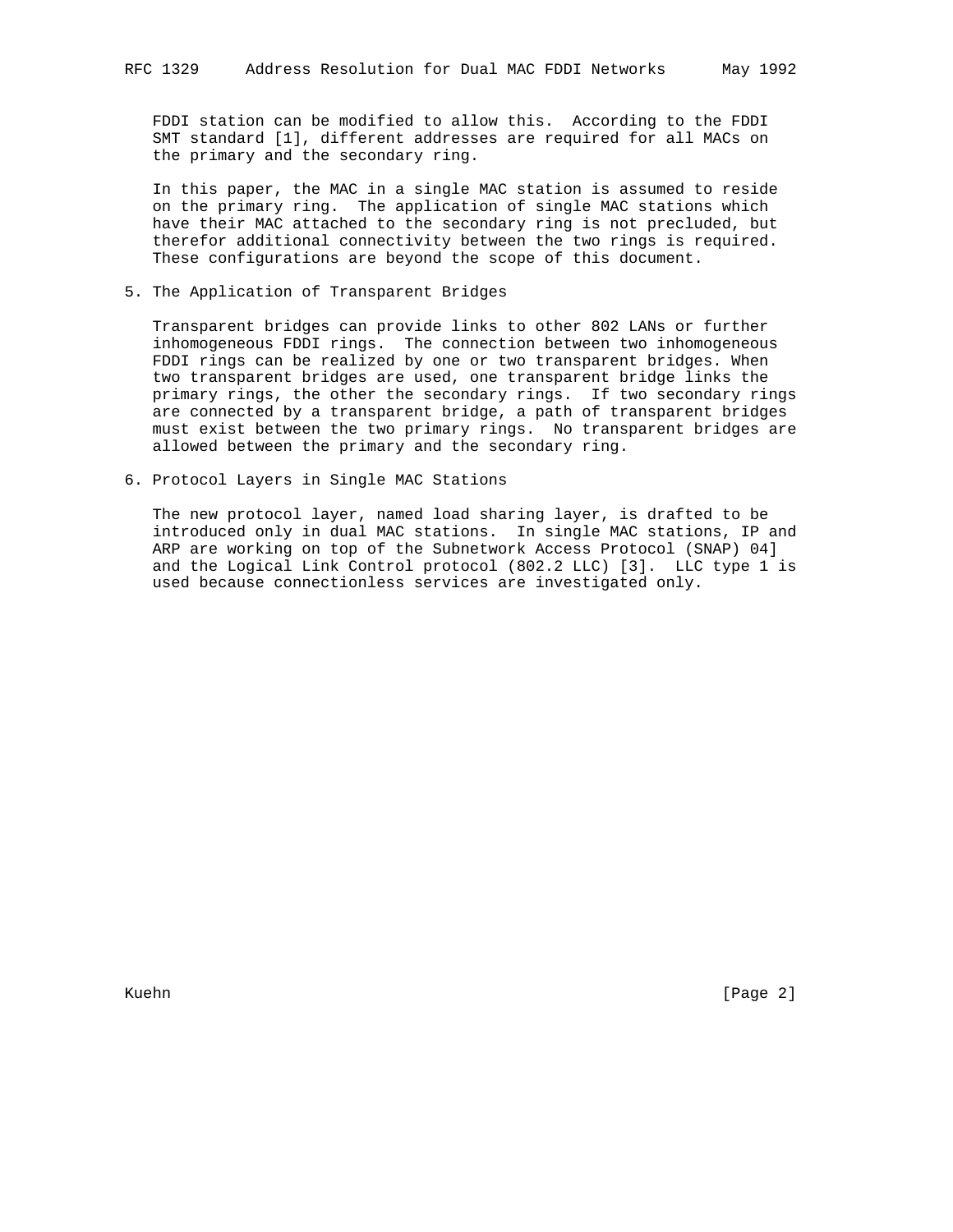+--------------------------+  $|$  IP +--------------------------+ +--------------------------+ | ARP | +--------------------------+ | | | ARP frames | IP frames | | +--------------------------+ | SNAP | +--------------------------+ +--------------------------+  $LLC$  +--------------------------+ +--------------------------++-------+ | FDDI-MAC || F +--------------------------+| D S | +--------------------------+| D M | | FDDI PHY and PMD  $|| I T$ +--------------------------++-------+

For the ARP layer, the following model is assumed:



 The Address Conversion Unit handles the actual conversion of IP addresses to hardware addresses. For this purpose, it uses the information in the ARP cache. The cache administration communicates with other ARP entities by ARP and creates, deletes and renews the entries in the cache.

7. Protocol Layers in Dual MAC Stations

 The load sharing layer provides the same interface to ARP as SNAP does. To exchange information about addresses and reachability, the load sharing entities in dual MAC stations communicate with the Dual

Kuehn [Page 3]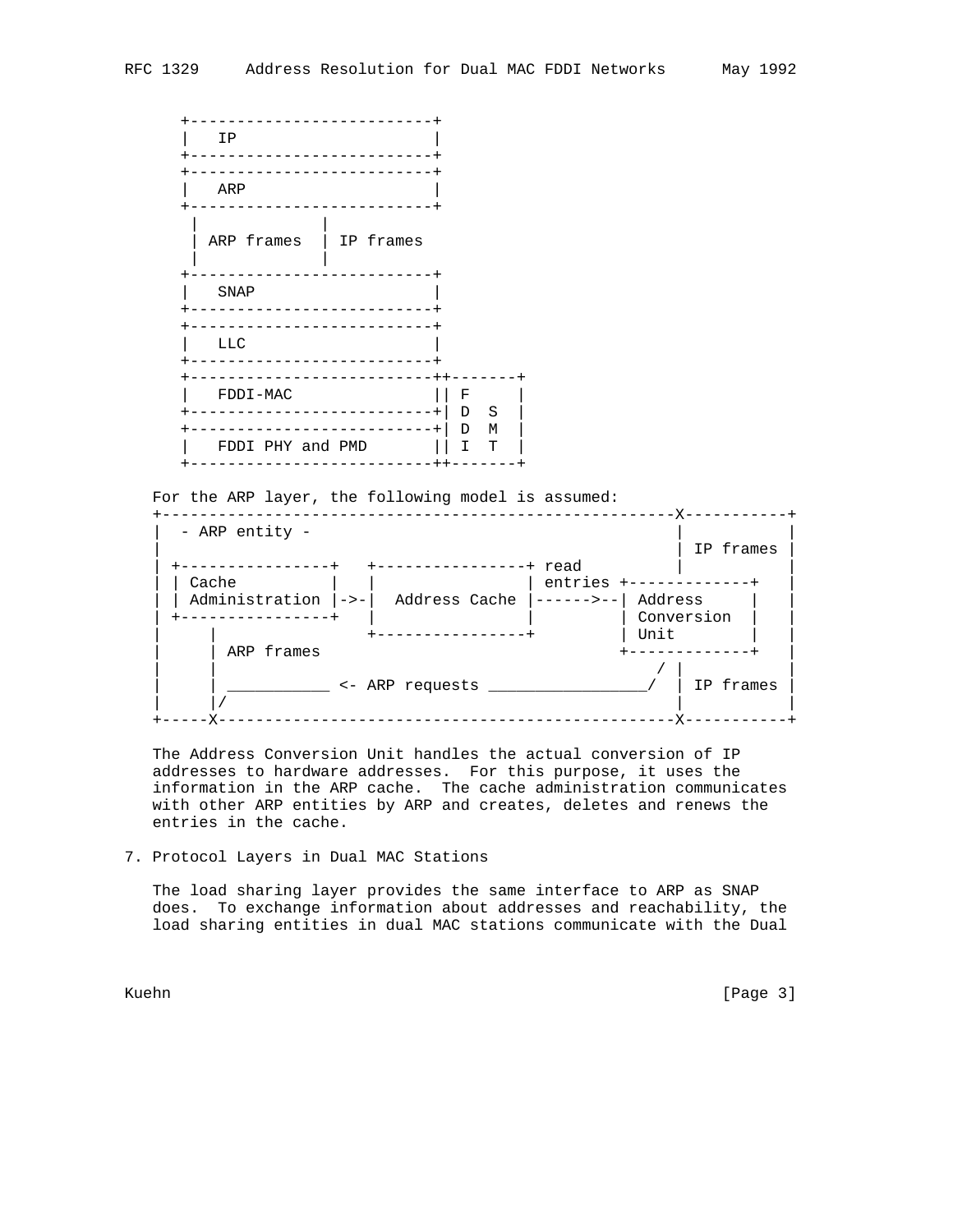MAC Address Resolution Protocol (DMARP). For the transmission of DMARP frames the SNAP SAP of LLC is used, as for IP and ARP, too. The Organizationally Unique Identifier (OUI) in the SNAP header is set to zero (24 bit), the EtherType field (16 bit) contains a new



# 8. Running Inhomogeneous FDDI Rings

### 8.1. Exchange of Primary MAC Addresses between Stations

 IP and higher layer protocols only use the network independent IP addresses. The ARP entity takes upon the conversion of an IP address to the appropriate hardware address. To make the property dual MAC" transparent, ARP may only know the addresses of MACs on the primary ring. Therefore, the load sharing entity always delivers ARP frames to SNAP 1 for transmission. By this way, communication with ARP is done over the primary ring in normal state. A secondary MAC can receive an ARP frame when the dual ring is wrapped and the destination hardware address is a multicast or broadcast address. These frames will be discarded because they were received twice.

Kuehn [Page 4]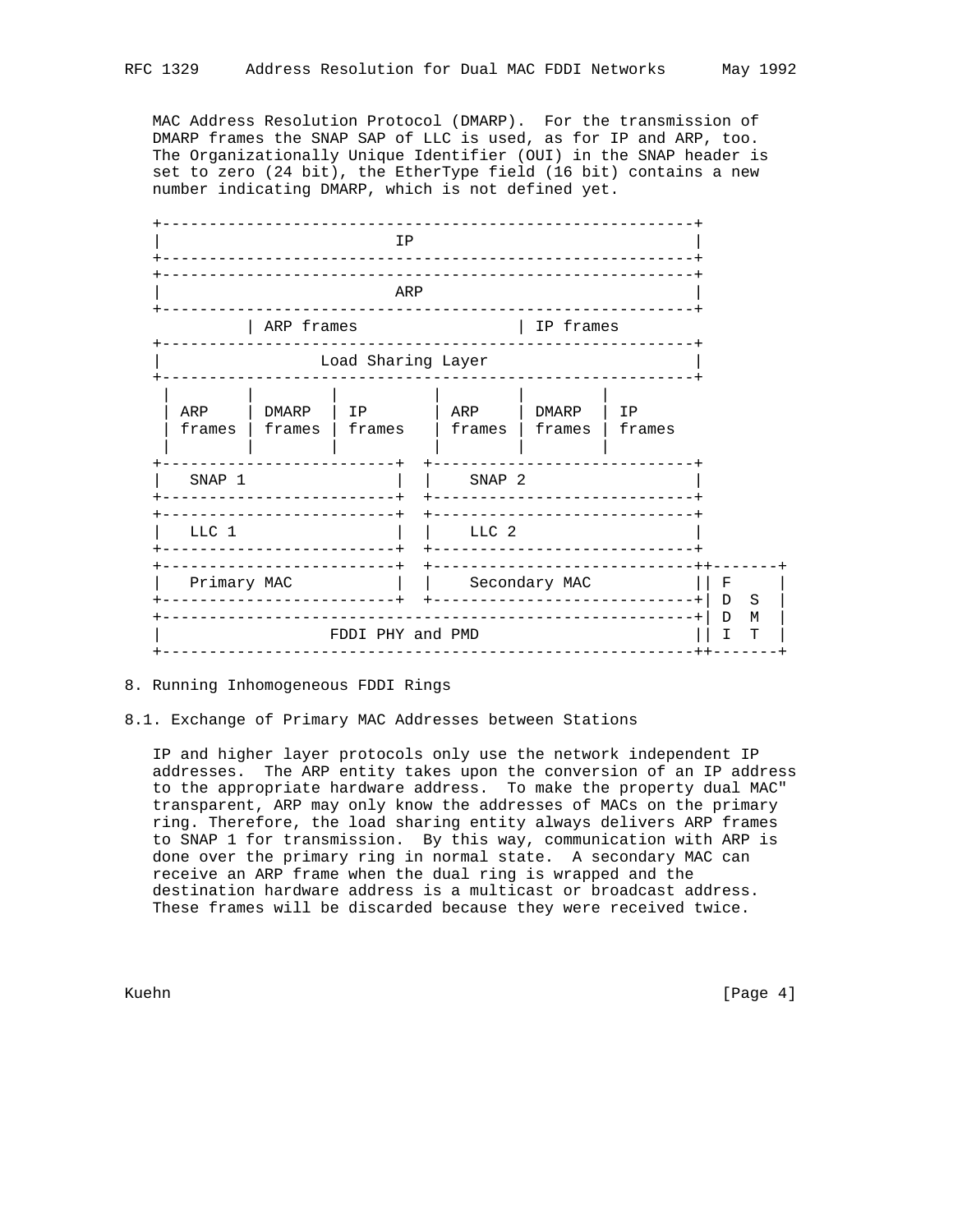By this way, the associations of IP addresses to primary MAC addresses for the single MAC and dual MAC stations are stored in the ARP cache. The ARP cache contains no secondary MAC addresses.

## 8.2. Exchange of Secondary MAC Addresses between Dual MAC Stations

 The load sharing layer needs to know the secondary MAC addresses of the other dual MAC stations. The DMARP is used to get these addresses. Whenever the load sharing entity delivers an ARP frame to SNAP 1, a DMARP reply frame will be sent on the secondary ring, containing the stations primary and secondary MAC address. The destination hardware address in this DMARP frame is the broadcast MAC address, the EtherType field in the SNAP header identifies DMARP. The IP destination address is copied from the ARP frame. If the ARP frame that was transmitted parallel to the DMARP reply was a request, an ARP reply frame will be sent back to the sending station by the ARP entity in the receiving station. When the load sharing layer in the receiving station delivers this ARP reply frame to SNAP 1, it sends a DMARP reply frame on the secondary ring.

 By this way, DMARP exchanges the additionally required secondary MAC addresses between the dual MAC stations. This is done parallel to the exchange of the ARP frames.

8.3. Communication of Dual MAC Stations on Different Dual FDDI Rings

 If two inhomogeneous dual FDDI rings are connected by one transparent bridge, dual MAC stations placed on different dual FDDI rings cannot perform a load sharing. If both dual FDDI rings remain in normal state, no DMARP reply frames get from one secondary ring to the other secondary ring. A dual MAC station realizes another dual MAC station placed on the other dual ring as a single MAC station, because it only receives ARP frames from it. If one of the dual rings is wrapped, a DMARP reply frame can get on the primary ring of the other dual ring. A target station on the unwrapped ring receives this DMARP frame by the primary MAC and the load sharing entity stores the contained addresses in an entry in the address cache. This entry is marked with a control bit, named the OR-bit Other ring bit"). No load sharing will be done with a station related to an entry with the OR-bit set.

 If both dual FDDI rings are wrapped, the MACs of all stations reside on one ring. Now, dual MAC stations placed on different dual rings can communicate with DMARP. If a DMARP reply frame is received by the primary MAC and no entry exists for the sending station, a new entry with OR-Bit set will be created. Otherwise, the OR-bit will be set in the existing entry. If a DMARP reply frame is received by the secondary MAC and an entry with OR-bit set already exists for the

Kuehn [Page 5]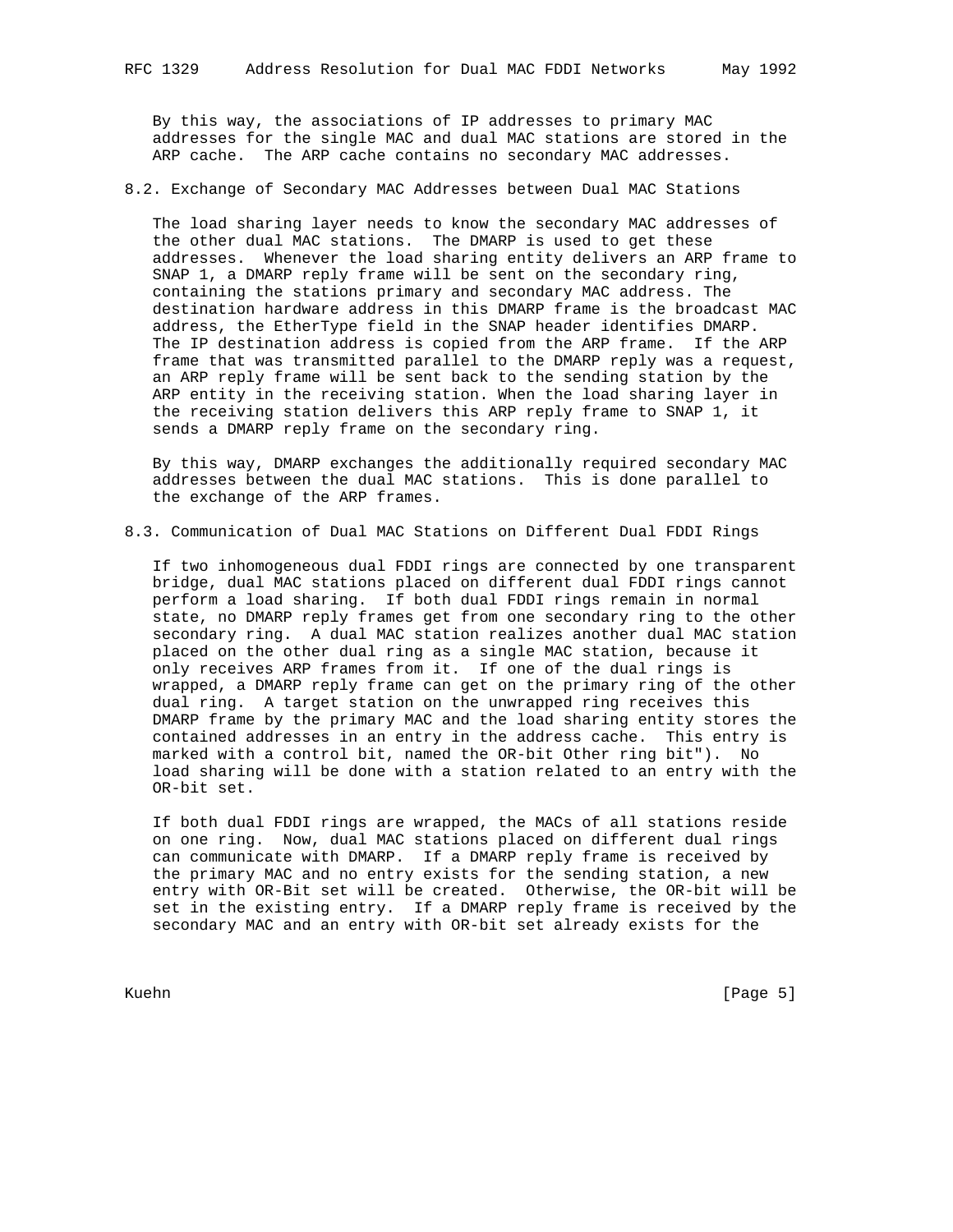sending station, the bit will not be reset.

 This mechanism provides that no load sharing will be done between Dual MAC stations on different dual rings if the dual rings are linked with one transparent bridge. An additional DMARP error frame is used to provide against errors when a DMARP reply frame gets lost on the ring.

8.4. Timeout of Entries Marked with OR-Bit Set

 If a FDDI ring is wrapped, the DMARP reply frames are received by the primary and secondary MACs of the target dual MAC stations. In that case, the entries for dual MAC stations on the same dual ring are also marked with the OR-bit, although the load sharing is possible between these stations.

 When an OR-bit in an entry is set for the first time, a timer entity is started. If the timer entity runs out, a DMARP request frame is sent over SNAP 2 to the secondary MAC of the associated target) station. Then the entry will be discarded.

 If the request cannot be received by the target station because the network configuration has changed, there is no entry in the address cache for this station any more and no load sharing is computed. If the target station receives the DMARP request frame, it sends back a DMARP reply frame.

8.5. Problems with the Application of Large FDDI Networks

 With an increasing number of dual FDDI rings, each one linked together by two transparent bridges, the probability increases, that one of these inhomogeneous dual FDDI rings is wrapped in the moment when two dual MAC stations exchange ARP frames and DMARP replies.

 If two dual MAC stations are communicating for the first time, the probability decreases that a load sharing is really computed after the exchange of DMARP replies, although this would be possible according to the network configuration. It relies upon the fact, that DMARP replies get to the primary ring over the wrapped dual ring and only entries marked with the OR-bit set are created. To solve this problem further expedients are invented:

 At first, entries in the address cache can be marked read-only by the setting of the R-bit. In dual MAC stations, entries can be written manually for other dual MAC stations that are frequently talked to or that have a special importance. The control bits of these entries cannot be changed by DMARP.

Kuehn [Page 6]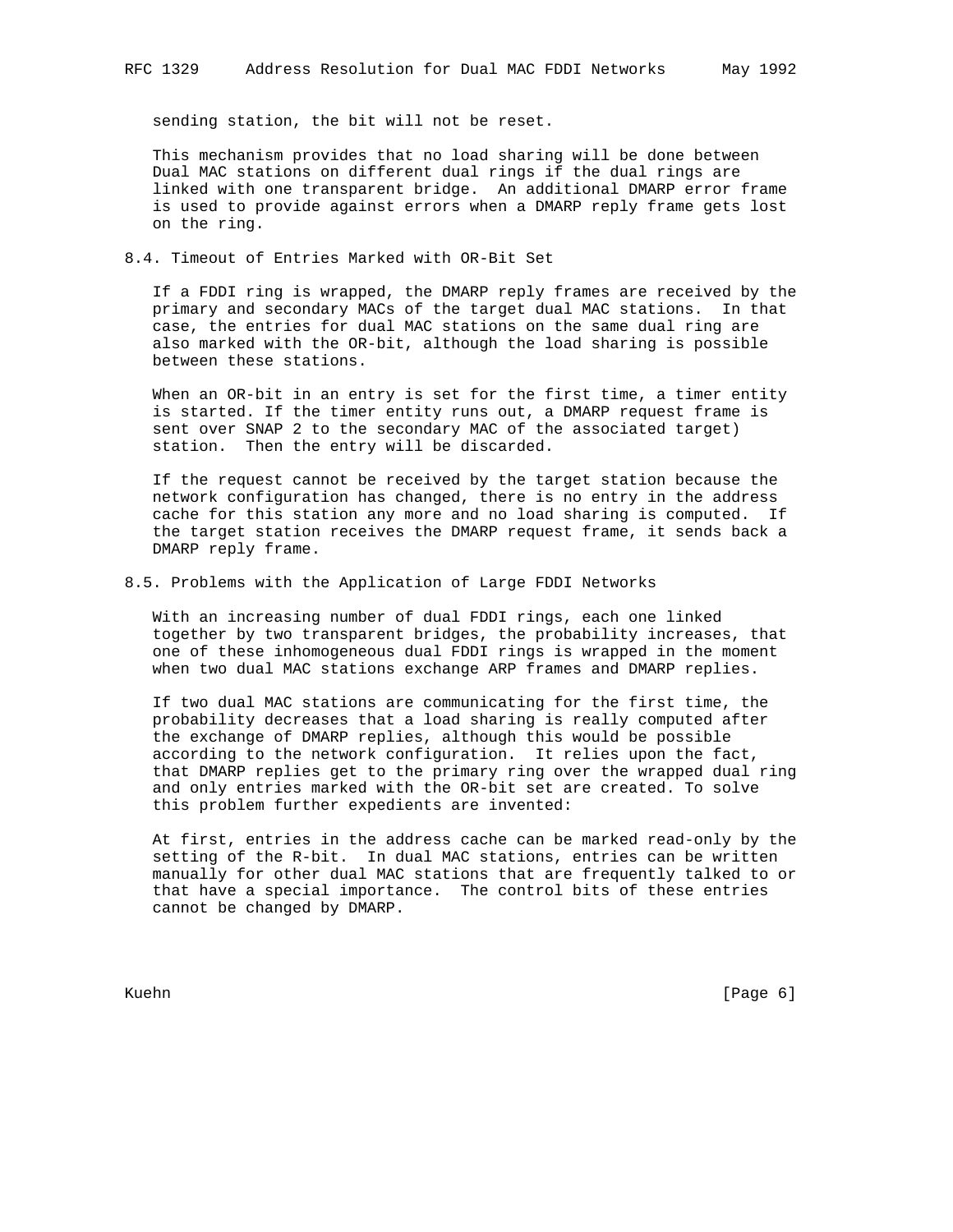Next, additional control bits are introduced. One of these bits is the Hold-bit (H-bit). When two dual MAC stations exchange ARP frames and DMARP replies to create entries in their address caches, one station starts sending a DMARP reply, first. According to the network state, it sends an additional DMARP error frame, a moment later. Within a maximum period of time (see "Configuring the Timer Parameters"), all frames arrive at the neighbour station and are received by the primary and/or secondary MAC. If the OR-bit was not set for an entry within this period of time, it is clear, that no further DMARP frames will be received, which result in setting the OR-bit. For such an entry the H-bit is set. As the reception of reply and error frames is not sufficient for setting the OR-bit when the H-bit is set, the load sharing is assumed to be sure. The correctness of the H-bit will be verified in relatively long time periods by queries (query and hold frames) at the station associated.

 For two communicating stations there exists a possibility to get information from a third station. Always, when the OR-bit is set for an entry in a dual MAC station, a search frame is transmitted by the secondary MAC, containing the own primary MAC address and the primary MAC address of the counter station. If a third station can compute a sure load sharing with both stations (the H-bit is set for the associated entries), the stations can perform a load sharing between them, too. The third station informs these stations by sending found frames to them.

8.6. Multicast and Broadcast Addresses in IP Frames

 If the destination hardware address of an IP frame is a multicast or broadcast hardware address, the frame is always delivered to SNAP 1 and sent on the primary ring, because one of the addressed stations could be a single MAC station. IP frames which are delivered to the load sharing entity by SNAP 2 are discarded by the load sharing entity. Thus, the duplication of these frames can be prevented.

9. Internal Structure

 One load Sharing entity exists in the load sharing layer. This load sharing entity consists of the address cache, the cache administration and the multiplexer.

Kuehn [Page 7]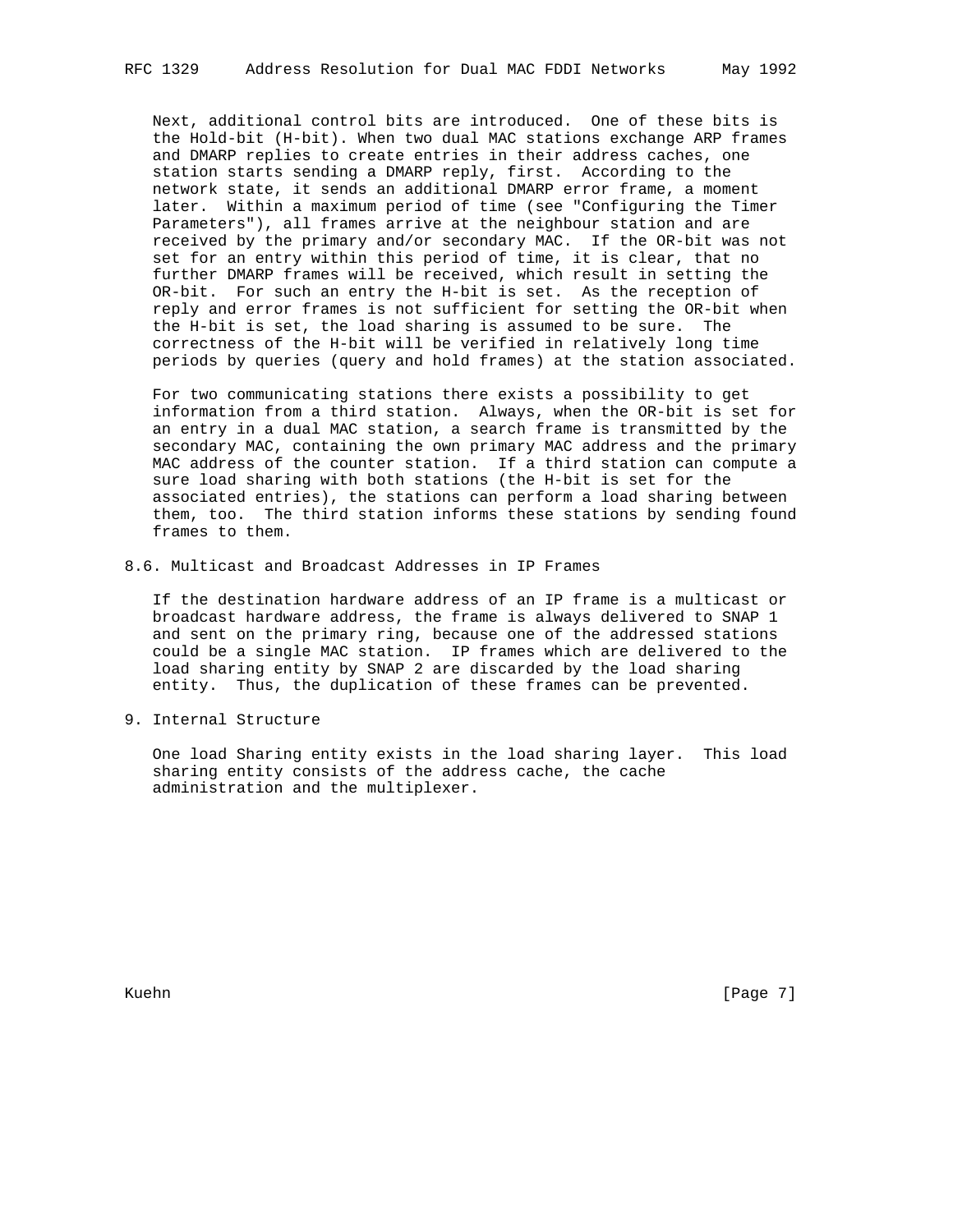

### 9.1. The Address Cache

 In the address cache, the associations of primary MAC addresses to secondary MAC addresses are stored for other dual MAC stations on the network. There are no entries for single MAC stations.

 Because the OR- and the LS-bit (see table) always have inverted values, one of the bits is redundant. Afterwards the examination of an entry state gets easier by the introduction of both bits, they are defined together. The ARP is able to support other protocol address formats than the IP format. To support this ARP property by DMARP, the protocol type number as used in the ARP frames is stored in every entry of the address cache. So, a dual MAC station is able to communicate with another station with DMARP, even if the other station does not use IP. The numbers used in DMARP frames and the address cache for the protocol type and the address length are taken over from ARP.

| name          | length | comment                                                                      |
|---------------|--------|------------------------------------------------------------------------------|
| P-MAC address | 48 bit | Address of the primary MAC<br>in an other dual MAC station                   |
| S-MAC address | 48 bit | Address of the secondary MAC<br>in that station                              |
| LS-bit        | 1 bit  | A load sharing can be performed<br>with that station<br>("Load sharing bit") |

Kuehn [Page 8]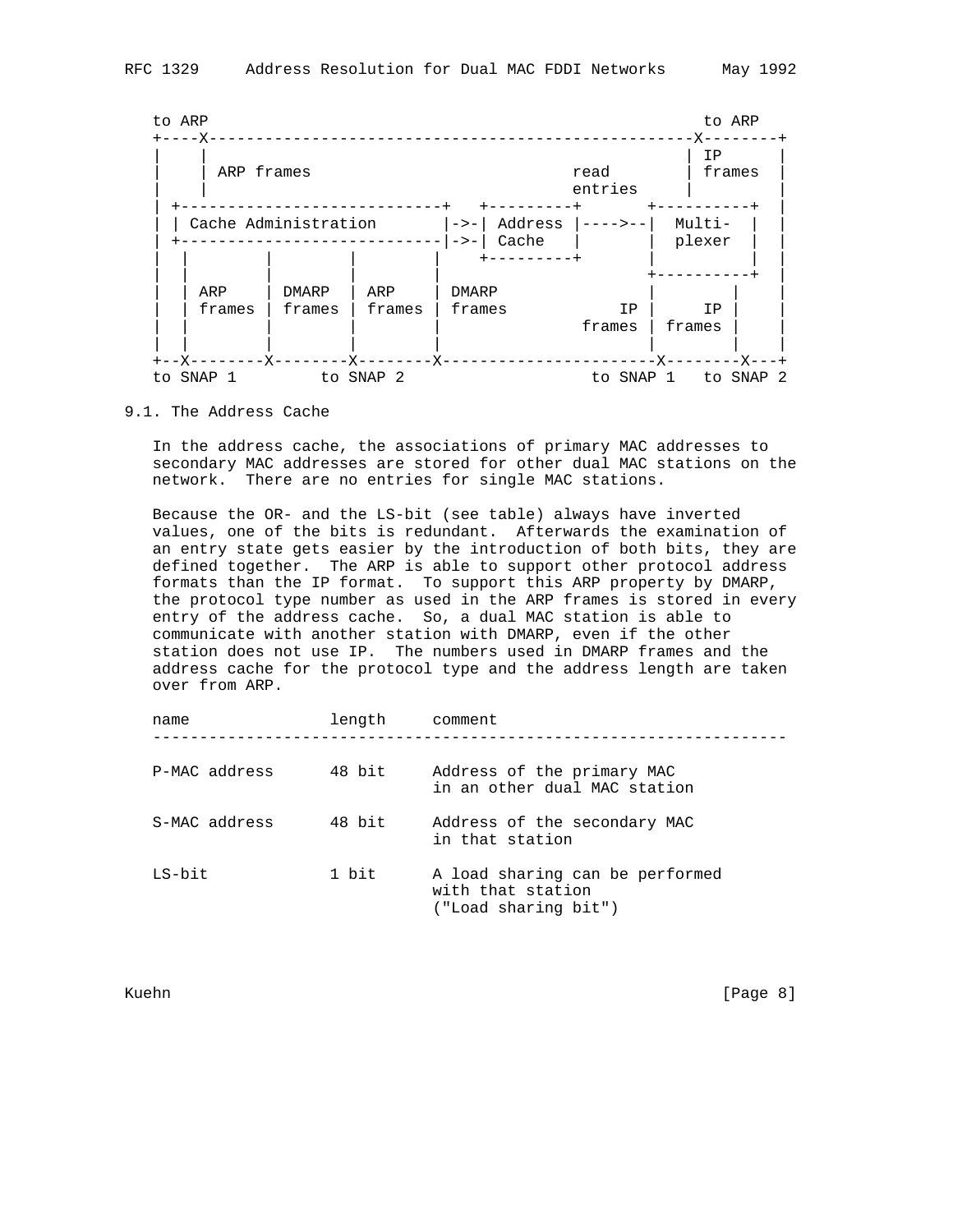| RFC 1329      |        | Address Resolution for Dual MAC FDDI Networks                                              | May 1992 |  |
|---------------|--------|--------------------------------------------------------------------------------------------|----------|--|
| OR-bit        | 1 bit  | No load sharing may be done<br>with that station<br>("Other ring bit")                     |          |  |
| $H$ – $h$ it  | 1 bit  | The load sharing with that<br>station is trusty.<br>("Hold bit")                           |          |  |
| $O-bit$       | 1 bit  | A query frame was sent to that<br>station, no hold frame was<br>received yet ("Query bit") |          |  |
| $R - h i t$   | 1 bit  | This entry cannot be changed by<br>DMARP ("Read-only bit")                                 |          |  |
| V-bit         | 1 bit  | The entry is valid<br>("Valid bit")                                                        |          |  |
| subscript     | 32 bit | Unique number, identifying this<br>entry                                                   |          |  |
| protocol type | 16 bit | Number of the protocol type<br>that was last used in that<br>station                       |          |  |

## 9.2. The Multiplexer

 The multiplexer deals with multiplexing the IP frames upon the two FDDI rings. Broadcast and multicast frames are always sent on the primary ring. Otherwise, the contents of the address cache and a load sharing criteria are used to decide on which of the rings an IP frame has to be transmitted. If there is no entry for the primary MAC address of the destination station in the cache, the IP frame is transmitted on the primary ring. If there is an entry for the destination station and the LS-bit is set, a load sharing can be done with this station. Later on a load sharing criteria, which is beyond the scope of this document, decides, which one of the rings is used for transmission. An example for a load sharing criteria is the length of the transmit queues in the MACs. The multiplexer requires an abstract function only, which returns the appropriate ring for the transmission of an actual IP frame.

 Additionally, the multiplexer filters the received IP frames: multicast or broadcast frames received from the secondary MAC are discarded.

Kuehn [Page 9]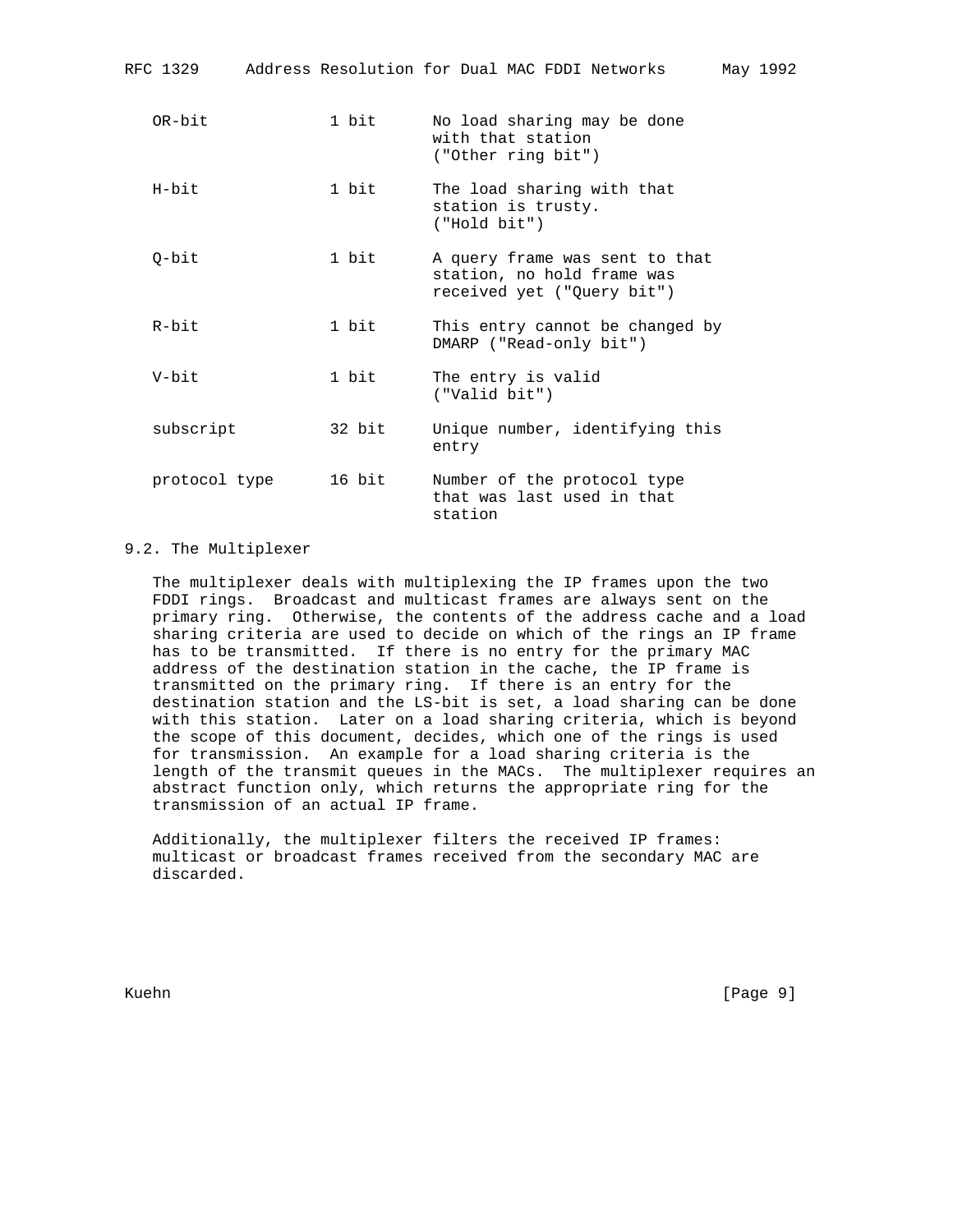# 9.3. The Cache Administration

 The cache administration creates and deletes the entries in the address cache. For this purpose, it communicates with other load sharing entities in other dual MAC stations with the DMARP. The cache administration handles the delivery of ARP frames to the ARP and the SNAP entity in the station, respectively.

 The cache administration needs three timers for the communication with the DMARP, which have to be supported by the system environment. Each of these timers must support a timer entity for each entry in the address cache, whereby a single one is running at a time.

Supported timer services:

 TIMER\_request(time, name, subscript) TIMER\_response(name, subscript) TIMER\_cancel(name, subscript):

 A timer entity is started by the service TIMER\_request and cancelled by the TIMER\_cancel service request. The TIMER\_response service indicates that a timer entity has run out. The parameter name is the name of a timer: OR-Entry-Timer, Hold-Timer, or Query-Timer. Each entry in the address cache is uniquely identified by a number subscript). This number is also the number of an associated timer entity. How to dispose these numbers is a question of implementation. The parameter time determines the time period when the timer runs out. This parameter has the value OR-set-timeout for the OR-Entry-Timer, Hold-time for the Hold-Timer and Query-time for the Query-Timer.

9.4. Configuring the Timer Parameters

The OR-set-timeout parameter for the OR-Entry-Timer

 The period of time, determined by this parameter, should be essentially longer than the maximum time for a frame to travel around the entire network. The expression entire network means the network which is constituted by the subnetworks linked together with transparent bridges. When entries with OR-bit set are created continuously for a dual MAC station by the timeout mechanism, this parameter determines the periods of time between the consecutive requests that are sent to this station. If the state of the dual FDDI ring changes and an entry with LS-bit set could be created, this parameter additionally determines the maximum time until the new entry is created. (If an entry could not be created by transmission of search frames.) Therefore, the OR-set-timeout parameter should be set to some 10 seconds.

Kuehn [Page 10]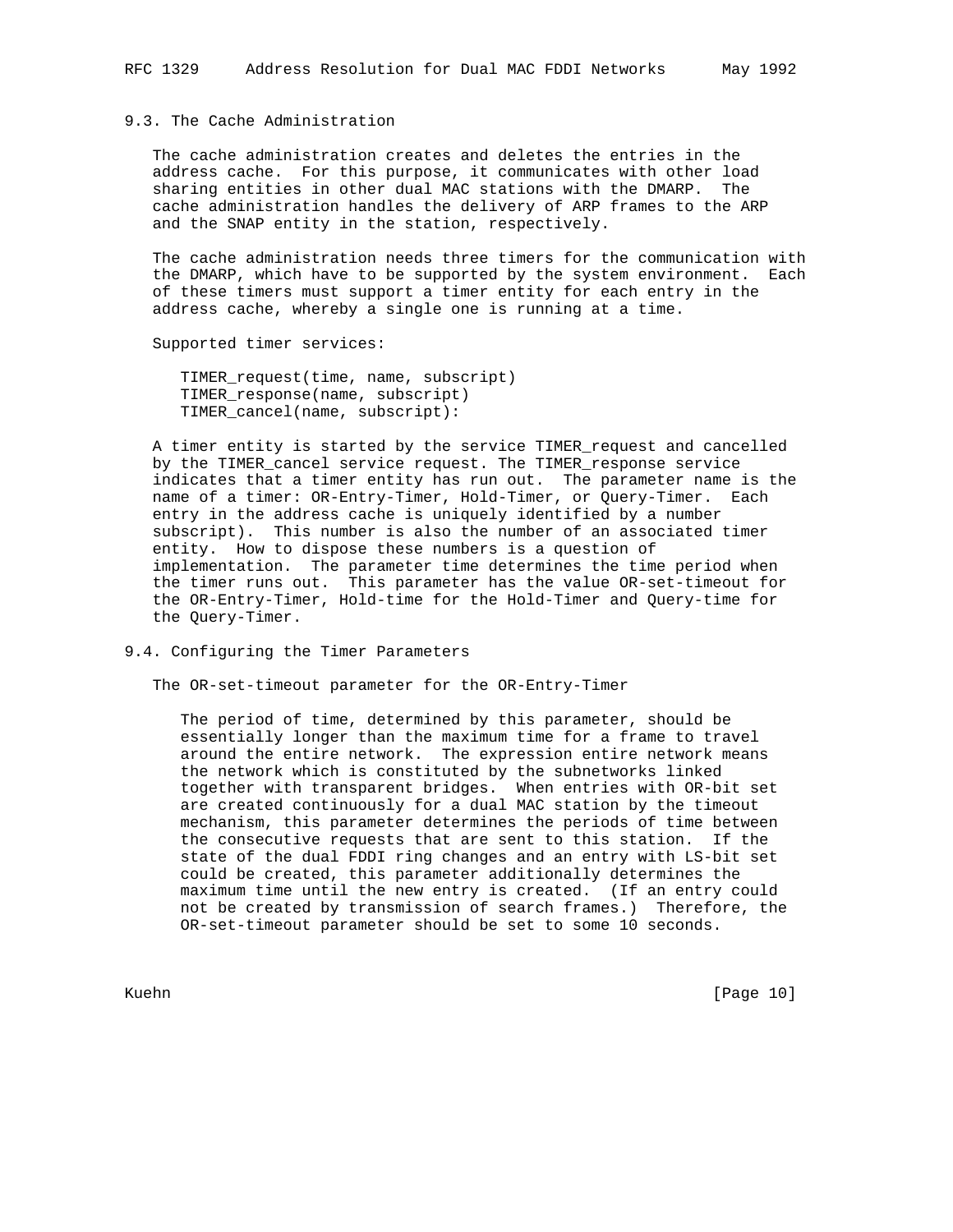The Hold-time parameter for the Hold-Timer

 The period of time, determined by this parameter, should as well be essentially longer than the maximum time for a frame to travel around the entire network. When two stations communicate for the first time, they exchange ARP frames and DMARP replies. The Hold-time parameter determines the period of time until the load sharing is assumed to be accomplished after the setting of the LS-bit. In this period of time, the frames mentioned above must have reached its destination. If an entry would be marked with the H-bit incorrectly, the time until it gets corrected will be relatively long (Query time). Proposed dimension: several minutes.

The Query-time parameter for the Query-Timer

 When an entry is marked with LS- and H-bit it is assumed, that load sharing can be performed with the associated station. To allow the correction of a wrong value of the H-bit, the correctness of the H-bit is tested in periods of time, determined by the parameter Query-time. It is tested whether a frame is received, which was sent by the secondary MAC to the secondary MAC address of the target station. (The target station acknowledges the reception of the query frame by a hold frame.) To limit the traffic caused by the query and hold frames, the parameter Query time should be set to several minutes.

| fieldname                             | length | comment                                                                       |
|---------------------------------------|--------|-------------------------------------------------------------------------------|
| hardware type                         | 16 bit | $1 = "ethernet"$                                                              |
| protocol type                         | 16 bit | $2048D = "Internet$<br>Protocol"                                              |
| length of hardware 8 bit<br>addresses |        | Value in octets,<br>6 for 48 bit MAC addresses                                |
| length of protocol 8 bit<br>addresses |        | Value in octets,<br>4 for Internet addresses                                  |
| operation                             | 16 bit | 1: "reply"<br>$2:$ "request"<br>$3:$ "error"<br>$4:$ "search"<br>$5:$ "found" |

9.5. Format of DMARP Frames

Kuehn [Page 11]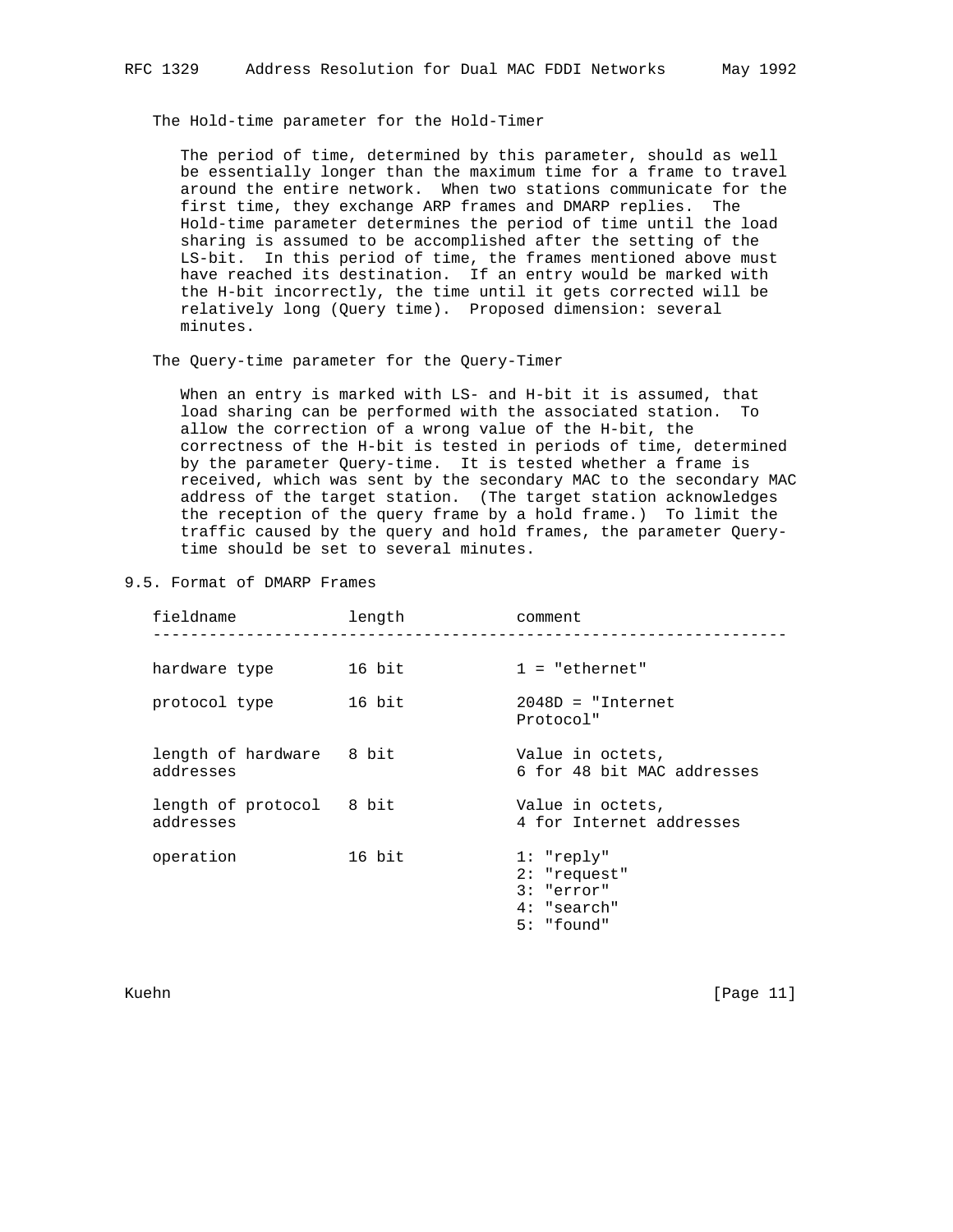6: "query" 7: "hold"

 1. hardware address ... octets 2. hardware address ... octets protocol address ... octets sender protocol address ... octets receiver --------------------------------------------------------------------

The value for the field "protocol type" is the same as in ARP frames.

9.6. Contents of DMARP Frames

 In the following tables of DMARP frames, the fields containing the length and type of protocol and hardware addresses are omitted.

Format:

|  | Operation   1. hardware   2. hardware   protocol   protocol  <br>address | address | address<br>sender | address<br>receiver |
|--|--------------------------------------------------------------------------|---------|-------------------|---------------------|
|--|--------------------------------------------------------------------------|---------|-------------------|---------------------|

Operation = 1 (reply), 2 (request), 3 (error):

| Operation<br>P-MAC address<br>sender | S-MAC address<br>sender | protocol   protocol<br>address<br>sender | address<br>receiver |
|--------------------------------------|-------------------------|------------------------------------------|---------------------|
|--------------------------------------|-------------------------|------------------------------------------|---------------------|

| Operation=4<br>P-MAC<br>(search)<br>address<br>sender | P-MAC address<br>counter-<br>station | protocol  <br>address<br>sender | i broadcast<br>protocol<br>address |
|-------------------------------------------------------|--------------------------------------|---------------------------------|------------------------------------|
|-------------------------------------------------------|--------------------------------------|---------------------------------|------------------------------------|

| Operation=5<br>$P-MAC$<br>found)<br>address<br>sender | S-MAC address<br>counter-<br>station | protocol  <br>address<br>sender | l broadcast<br>protocol<br>address |
|-------------------------------------------------------|--------------------------------------|---------------------------------|------------------------------------|
|-------------------------------------------------------|--------------------------------------|---------------------------------|------------------------------------|

Kuehn [Page 12]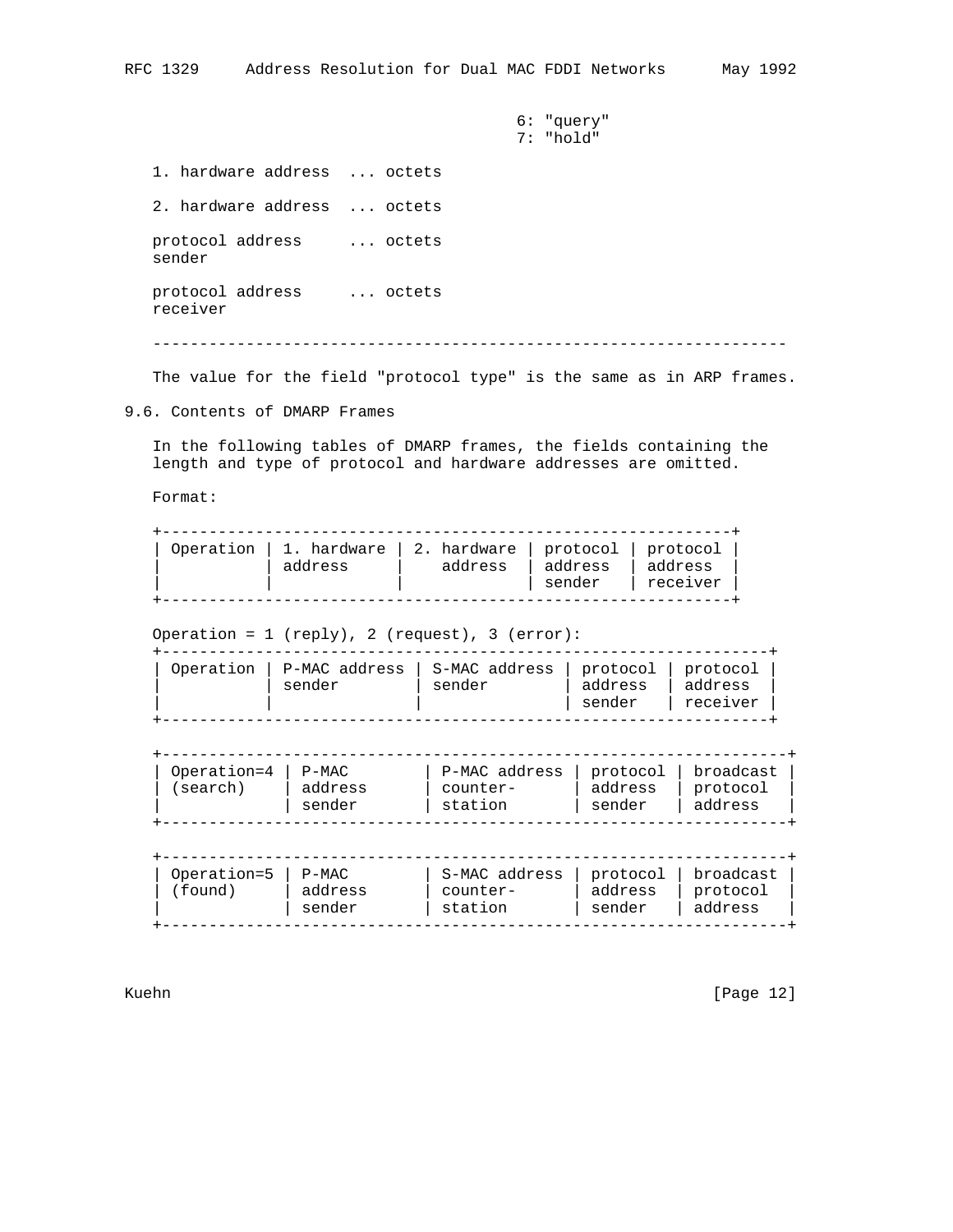| Operation=6   S-MAC |         | P-MAC address | protocol   broadcast |          |
|---------------------|---------|---------------|----------------------|----------|
| (query)             | address | counter-      | address              | protocol |
|                     | sender  | station       | sender               | address  |

| (hold) | Operation=7   P-MAC address   S-MAC address<br>sender | sender | protocol protocol<br>address | address  |
|--------|-------------------------------------------------------|--------|------------------------------|----------|
|        |                                                       |        | sender                       | receiver |

 Apart from the error frames all frames are sent on the secondary ring. The reply, error and search frames are addressed to the broadcast hardware address. The request, found, query and hold frames are addressed to an individual secondary MAC address.

10. Formal Description

The following description is written in ESTELLE.

10.1. Global Constants, Variables and Types

default individual queue;

timescale ...;

type

```
PDU_type = ... ; (* format of a Protocol Data Unit:<br>String of variable length
 String of variable length *)
 HW_addr_type = ... ; (* format of a 48 bit MAC address *)
 PR_addr_type = ... ; (* General: format of a protocol address
                         in an ARP or DMARP frame *)<br>General: format of an IP address *)
IP\_addr\_type = ... ; (* General: format of an IP address *)
QoS\_type = ... ; (* General: format of a Quality-of-
                          -Service statement *)
timer_name_type = \dots ; (* Type for the name of a system timer *)
flag = (reset, set);var
(*
```
 The values of these variables are set in the initialization part or by external management functions. \*)

Kuehn [Page 13]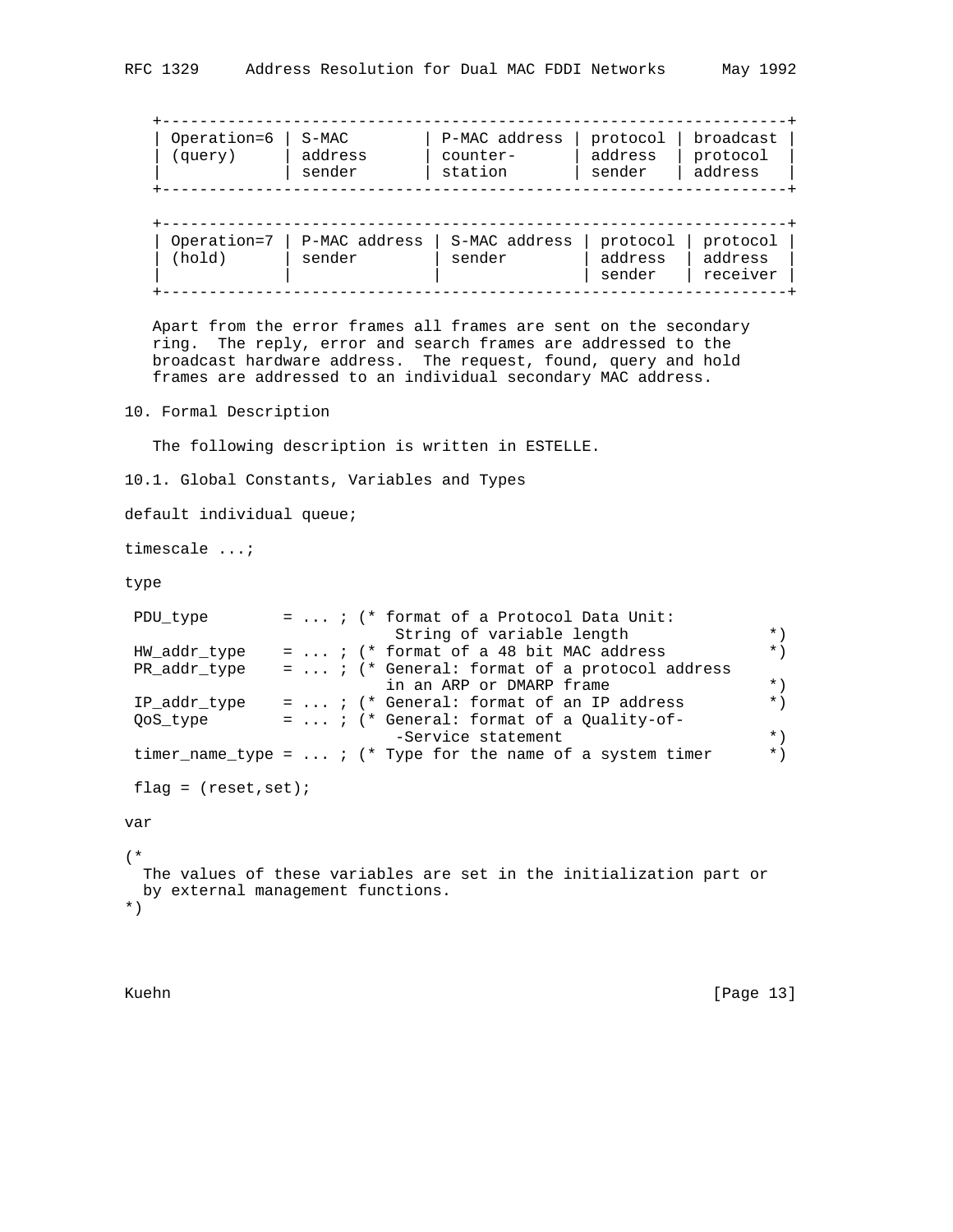```
My_P_MAC_addr : HW_addr_type; (* Address of the MAC, placed on
                                       the primary ring *)
My_S_MAC_addr : HW_addr_type; (* Address of the MAC, placed on
                                       the secondary ring *)
My_IP_address : IP_addr_type; (* IP address of this station *)
Broadcast_HW_addr : HW_addr_type; (* Broadcast MAC address (48 bit) *)
Broadcast_IP_addr : IP_addr_type; (* Broadcast IP address *)
dmarp_QoS : QoS_type; (* Quality_of_Service-statement
                                       for DMARP frames *)
ethernet : integer; (* Type statement in DMARP frames *)
ip : integer; (* Number for IP as protocol type *)<br>fddi addr length : integer; (* Length of a MAC address in octetts *)
fddi_addr_length : integer; (* Length of a MAC address in octetts *)<br>ip addr length : integer; (* Length of a IP address in octetts *)
ip_addr_length : integer; (* Length of a IP address in octetts *)
OR_set_timeout : integer; (* Parameter for the OR-Entry-Timer *)
Query_time : integer; (* Parameter for the Hold-Timer *)<br>Hold time : integer; (* Parameter for the Ouery-Timer *)
Hold_time : integer; (* Parameter for the Query-Timer *)
10.2. Channels
    channel SAPchn(User,Provider);
    by User :
    UNITDATA_request
    ( Source_addr : HW_addr_type;
 Dest_addr : HW_addr_type;
QoS : QoS_type;
     PDU : PDU_type;
```
 by Provider : UNITDATA\_indication  $\left($ 

)

Source addr : HW addr type; Dest\_addr : HW\_addr\_type; QoS : QoS\_type; PDU : PDU\_type;  $\left( \right)$  channel System\_Access\_Point\_chn(User,Provider); by User: TIMER\_request(Time : integer; Timer\_id : timer\_name\_type; subscript : integer);

 TIMER\_cancel(Timer\_id : timer\_name\_type; subscript : integer);

Kuehn [Page 14]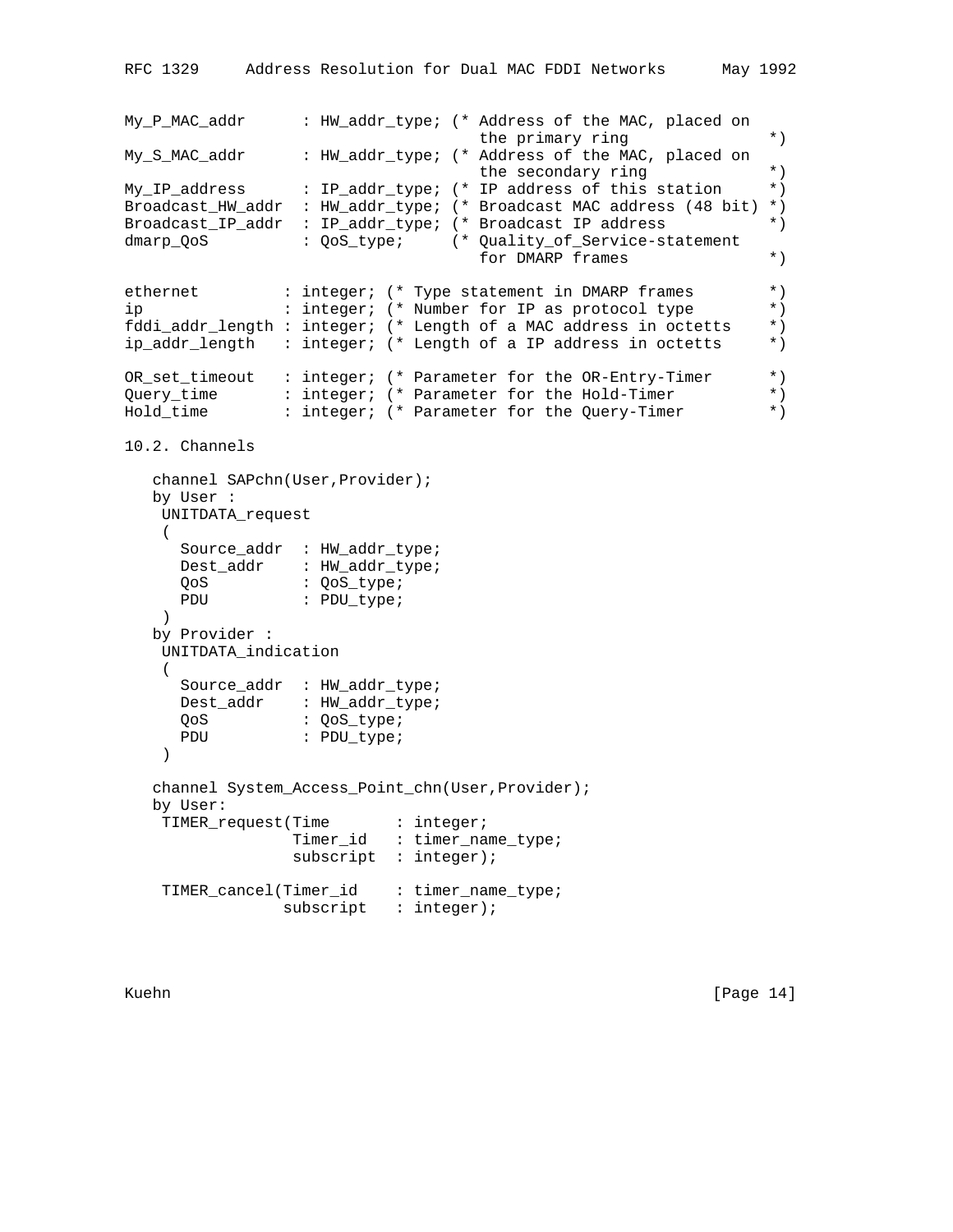```
 by Provider:
     TIMER_response(Timer_id : timer_name_type;
                    subscript : integer);
10.3. The Module Header and Interaction Points
   module LS_module systemprocess;
     ip LS_ARPSAP : SAPchn(Provider);
      LS IPSAP : SAPchn(Provider);
       SNAP1_ARPSAP : SAPchn(User);
       SNAP1_LSSAP : SAPchn(User);
       SNAP1_IPSAP : SAPchn(User);
       SNAP2_ARPSAP : SAPchn(User);
 SNAP2_LSSAP : SAPchn(User);
SNAP2_IPSAP : SAPchn(User);
       LS_System_Access_Point : System_Access_Point_chn(User);
    end;
10.4. The Modulebody of the Load Sharing Entity
   body LS_body for LS_module;
   module multiplexer_module process;
    ip LS_IPSAP : SAPchn(Provider);
       SNAP1_IPSAP : SAPchn(User);
       SNAP2_IPSAP : SAPchn(User);
    end;
   module cache_administration_module process;
    ip LS ARPSAP : SAPchn(Provider);
       SNAP1_ARPSAP : SAPchn(User);
       SNAP1_LSSAP : SAPchn(User);
       SNAP2_ARPSAP : SAPchn(User);
       SNAP2_LSSAP : SAPchn(User);
       LS_System_Access_Point : System_Access_Point_chn(User);
    end;
   body cache_administration_body for cache_administration_module;
     (* defined later *)
    end;
   body multiplexer_body for multiplexer_module;
     (* defined later *)
    end;
   modvar
    cache_administration : cache_administration_module;
```
Kuehn [Page 15]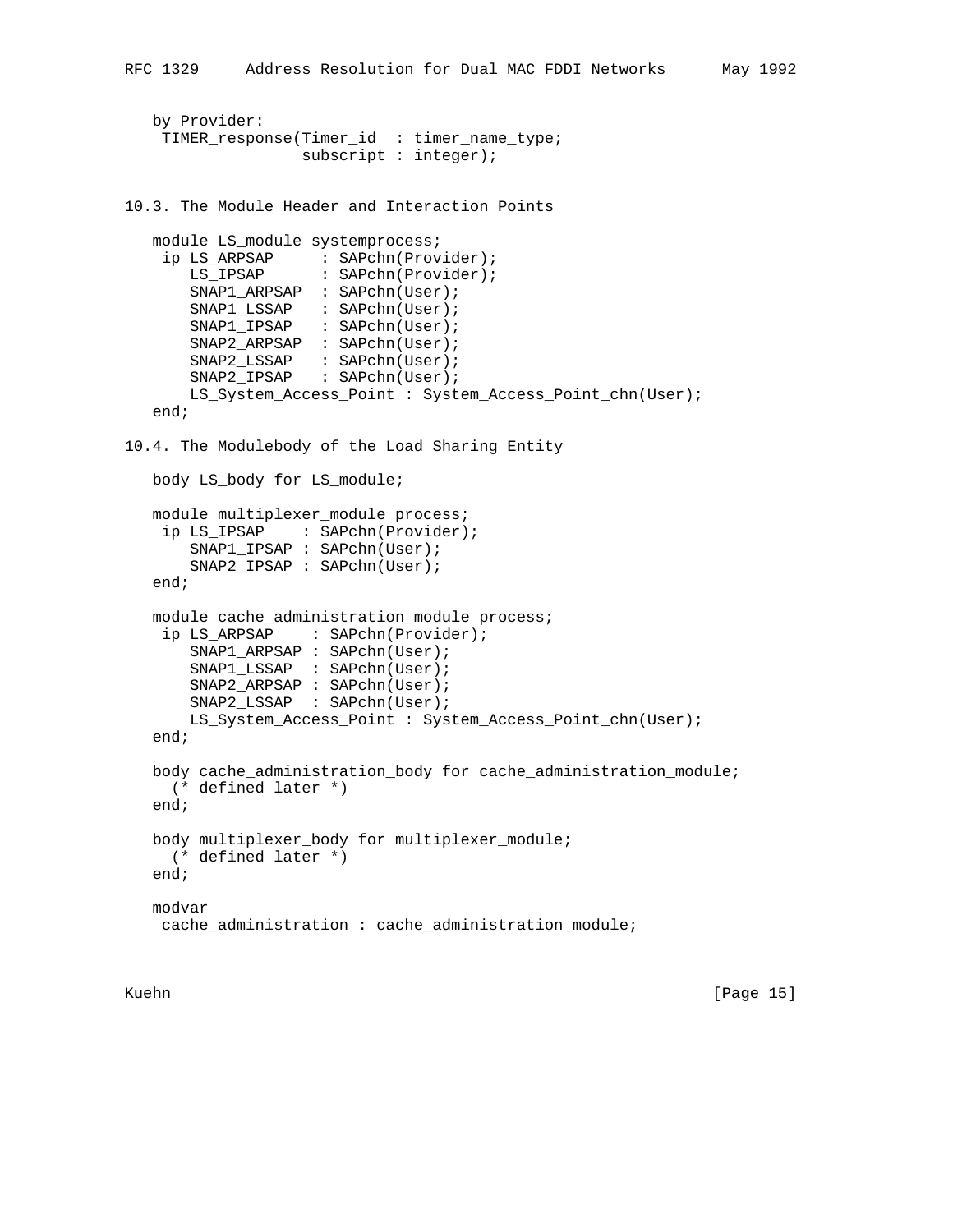```
multiplexer : multiplexer_module;
   initialize
   begin
   ethernet := 1;
   ip = 2048; fddi_addr_length := 6;
   ip\_addr\_length := 4;
   init cache_administration with cache_administration_body;<br>init multiplexer with multiplexer_body;
                                with multiplexer body;
   attach LS_IPSAP to multiplexer.LS_IPSAP;
   attach SNAP1_IPSAP to multiplexer.SNAP1_IPSAP;
   attach SNAP2_IPSAP to multiplexer.SNAP2_IPSAP;
 attach LS_ARPSAP to cache_administration.LS_ARPSAP;
 attach SNAP1_ARPSAP to cache_administration.SNAP1_ARPSAP;
   attach SNAP1_LSSAP to cache_administration.SNAP1_LSSAP;
   attach SNAP2_ARPSAP to cache_administration.SNAP2_ARPSAP;
   attach SNAP2_LSSAP to cache_administration.SNAP2_LSSAP;
    attach LS_System_Access_Point to cache_administration.
                                     LS_System_Access_Point;
   end; end;
10.5. The Modulebody for the Multiplexer
body multiplexer_body for multiplexer_module;
type
   Type_of_addr_type = (individual, multi, broad);
 ring_type = (primary, secondary);
var
  act_S_MAC_addr : HW_addr_type;
function determ_addrtype(HW_addr: HW_addr_type): Type_of_addr_type;
primitive;
(*
  Returns the type of a hardware address.
   (Individual, multicast or broadcast address)
*)
function get_cacheentry(prtype: integer; P_MAC_addr: HW_addr_type;
 var S_MAC_addr : HW_addr_type): boolean;
primitive;
(*
 Returns the associated secondary MAC address for a given primary MAC
 address and protocol type. If an entry exists, the value TRUE is
 returned.
*)
```
Kuehn [Page 16]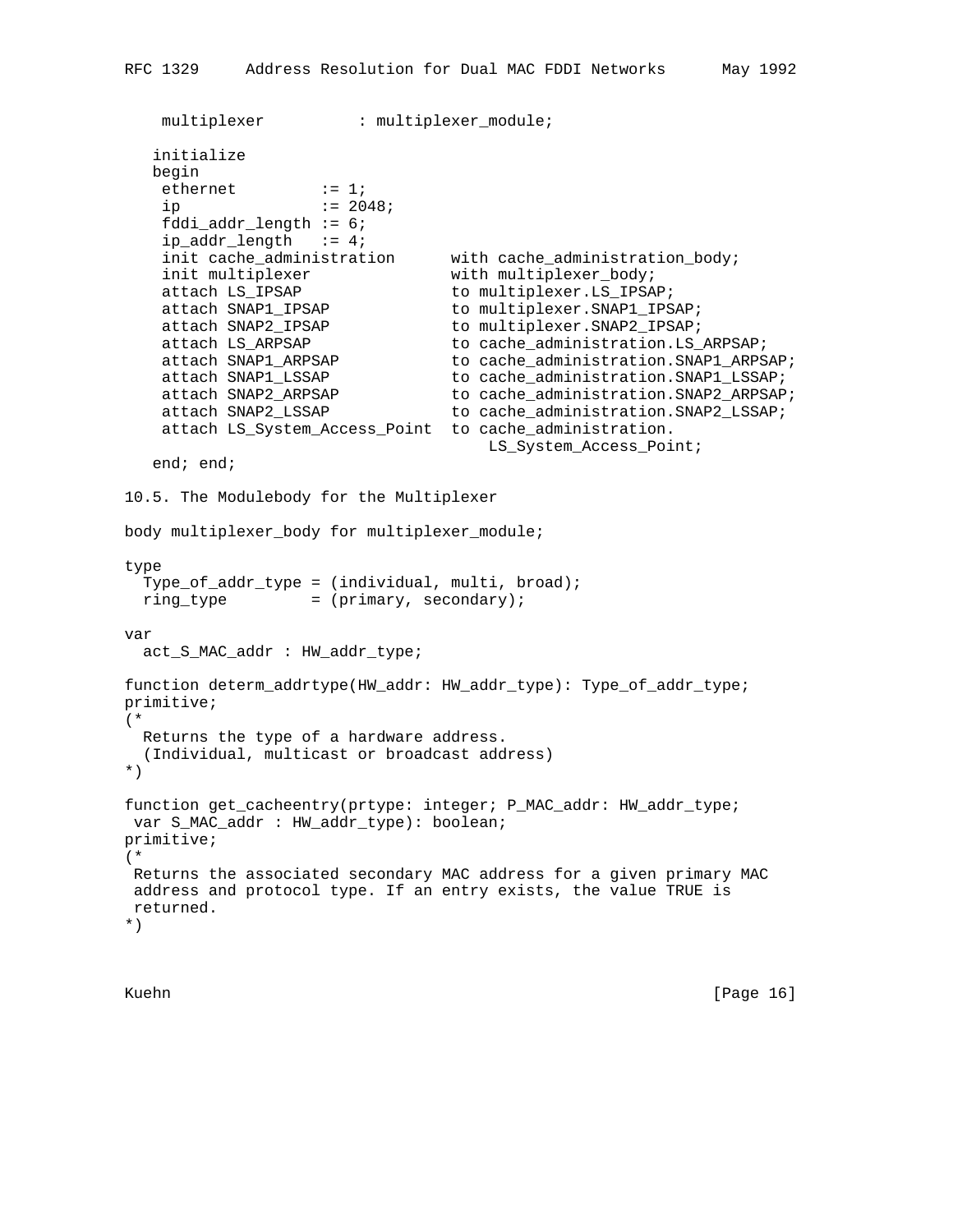```
function ls_criteria : ring_type;
(*
 Returns the ring on which the actual frame should be transmitted.
*)
primitive;
trans
when LS_IPSAP.UNITDATA_request(Source_addr,Dest_addr,QoS,PDU) begin
if determ addrtype(Dest addr) <> individual then
output SNAP1_IPSAP.UNITDATA_request(Source_addr,Dest_addr,QoS,PDU);
 else begin
   if get_cacheentry(ip,Dest_addr,act_S_MAC_addr) and
    (ls_criteria=secondary) then
  output SNAP2_IPSAP.UNITDATA_request(My_S_MAC_addr,
   act_S_MAC_addr,QoS,PDU);
  else
  output SNAP1_IPSAP.UNITDATA_request(Source_addr,Dest_addr,QoS,PDU);
 end;
end;
when SNAP1_IPSAP.UNITDATA_indication(Source_addr,Dest_addr,QoS,PDU)
begin
 output LS_IPSAP.UNITDATA_indication(Source_addr,Dest_addr,QoS,PDU);
end;
when SNAP2_IPSAP.UNITDATA_indication(Source_addr,Dest_addr,QoS,PDU)
begin
 if determ_addrtype(Dest_addr) = individual then begin
  Dest_addr := My_P_MAC_addr;
 output LS_IPSAP.UNITDATA_indication(Source_addr,Dest_addr,QoS,PDU);
 end;
end;
10.6. The Modulebody for the Cache Administration
body cache_administration_body for cache_administration_module;
type
 arp_pdu_type = record
hwtype : integer;
prtype : integer;
 HW_length : integer;
PR_length : integer;
 operation : (request,reply);
 HW_sender : HW_addr_type;
PR_sender : PR_addr_type;
 HW receiver : HW_addr_type;
```
Kuehn [Page 17]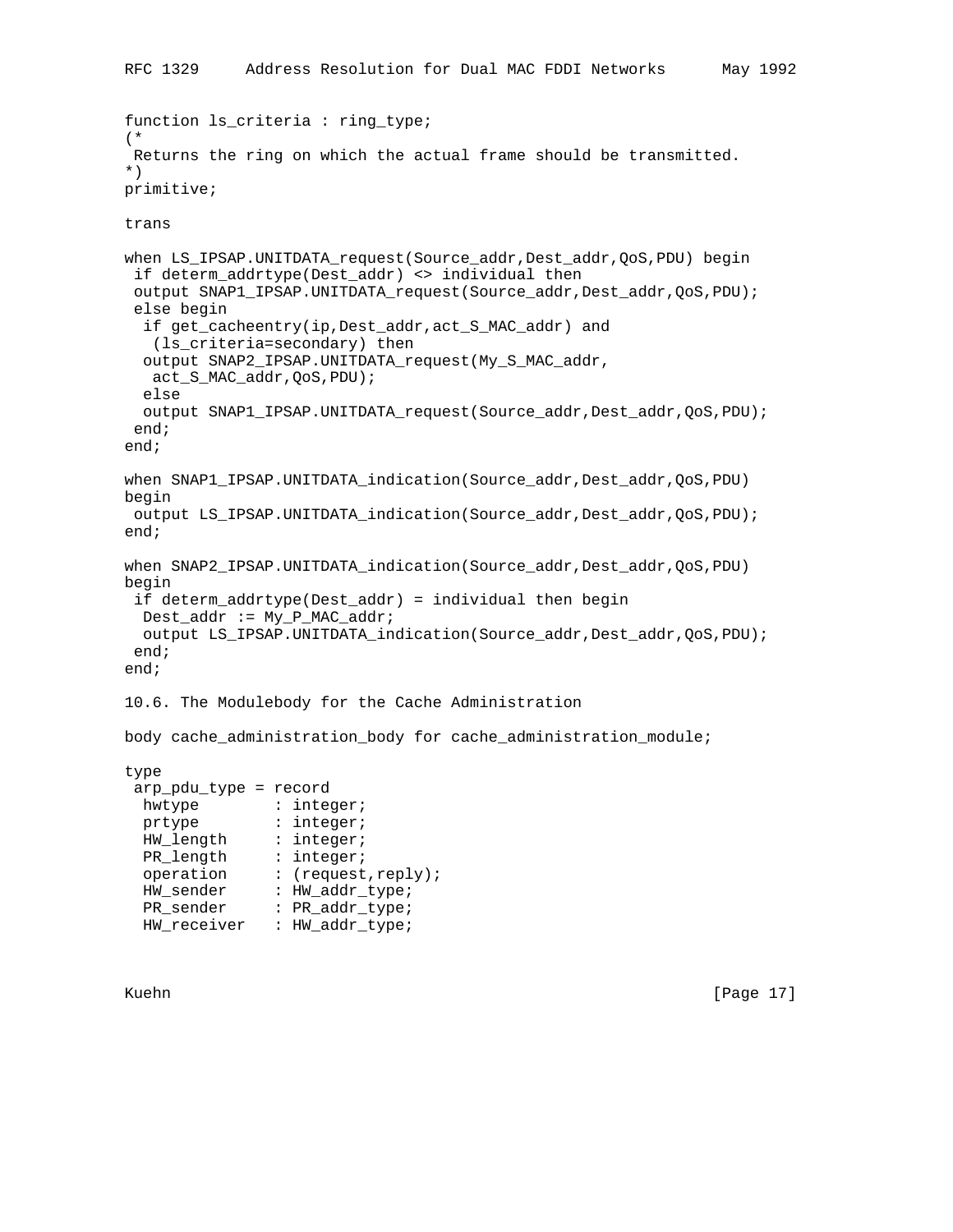```
 PR_receiver : PR_addr_type;
  end;
 dmarp operation type = (request,reply,error,search,found,query,hold);
 dmarp_pdu_type = record
 hwtype : integer;<br>nature : integer;
prtype : integer;
 HW_length : integer;
PR_length : integer;
 operation : dmarpoperation_type;
HW_1 : HW_addr_type;
HW_2 : HW_addr_type;
PR_sender : PR_addr_type;
  PR_receiver : PR_addr_type;
 end;
var
arp_pdu : arp_pdu_type;
dmarp_pdu : dmarp_pdu_type;
send_pdu : dmarp_pdu_type;
 act_P_MAC_addr : HW_addr_type;
function my_pr_address(prtype : integer ; praddr : PR_addr_type):
boolean;
(*
 Returns TRUE, if praddr is my station address, the protocol type is
 prtype. (2048d for the Internet protocol)
*)
primitive;
function get_my_pr_addr(prtype : integer) : PR_addr_type;
(*
 Returns my station address, the protocol has the number prtype.
*)
function extract_arp_pdu(PDU : PDU_type) : arp_pdu_type;
(*
 Returns the data contained in an ARP PDU as a record.
*)
primitive;
function extract_dmarp_pdu(PDU : PDU_type) : dmarp_pdu_type;
(*
 Returns the data contained in an DMARP PDU as a record.
*)
primitive;
```
Kuehn [Page 18]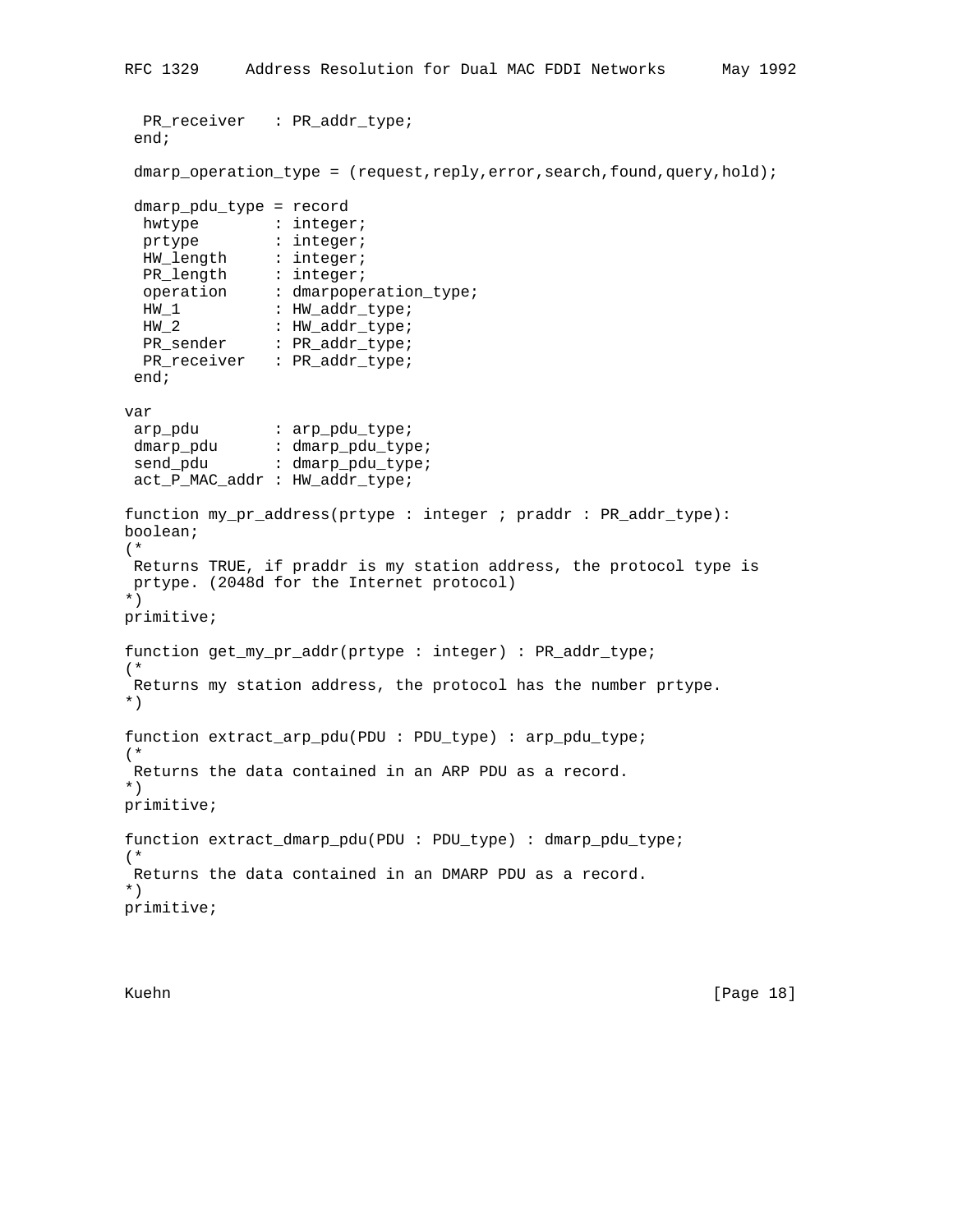```
function assemble_dmarp_pdu(dmarp_pdu : dmarp_pdu_type): PDU;
(*
 Returns a DMARP PDU from the data in the record.
*)
primitive;
procedure create_entry(prtype: integer; P_MAC_addr: HW_addr_type;
 S_MAC_addr: HW_addr_type; LS_Bit: flag; OR_Bit: flag;
 H_Bit: flag; Q_Bit: flag; R_Bit: flag; V_Bit: flag);
(*
 Creates a new entry in the address cache, if no entry with the given
 primary MAC address or R-bit set to one exists. The protocol type has
 the number prtype. The control bits are set as given in the parameters,
 the LS-bit is set last.
*)
primitive;
function search_entry(prtype : integer; P_MAC_addr : HW_addr_type):
boolean;
(*
 Returns TRUE if an entry with the primary MAC address P_MAC_addr and
 the given protocol type was found in the address cache.
*)
primitive;
procedure update_entry(prtype: integer; P_MAC_addr: HW_addr_type;
 S_MAC_addr: HW_addr_type);
(*
 Searches an entry with the given primary MAC address P_MAC_address and
 updates the secondary MAC address in the entry if the R-bit is set to
 zero.
*)
primitive;
procedure reset_LS_bit(prtype: integer; P_MAC_addr : HW_addr_type);
(*
 Searches an entry with the given primary MAC address P_MAC_address and
 resets the LS-bit if the R-bit is reset.
*)
primitive;
procedure set_Q_bit(prtype: integer; P_MAC_addr : HW_addr_type);
(*
 Searches an entry with the given primary MAC address P_MAC_address and
 sets the Q-bit if the R-bit is reset.
*)
primitive;
```
Kuehn [Page 19]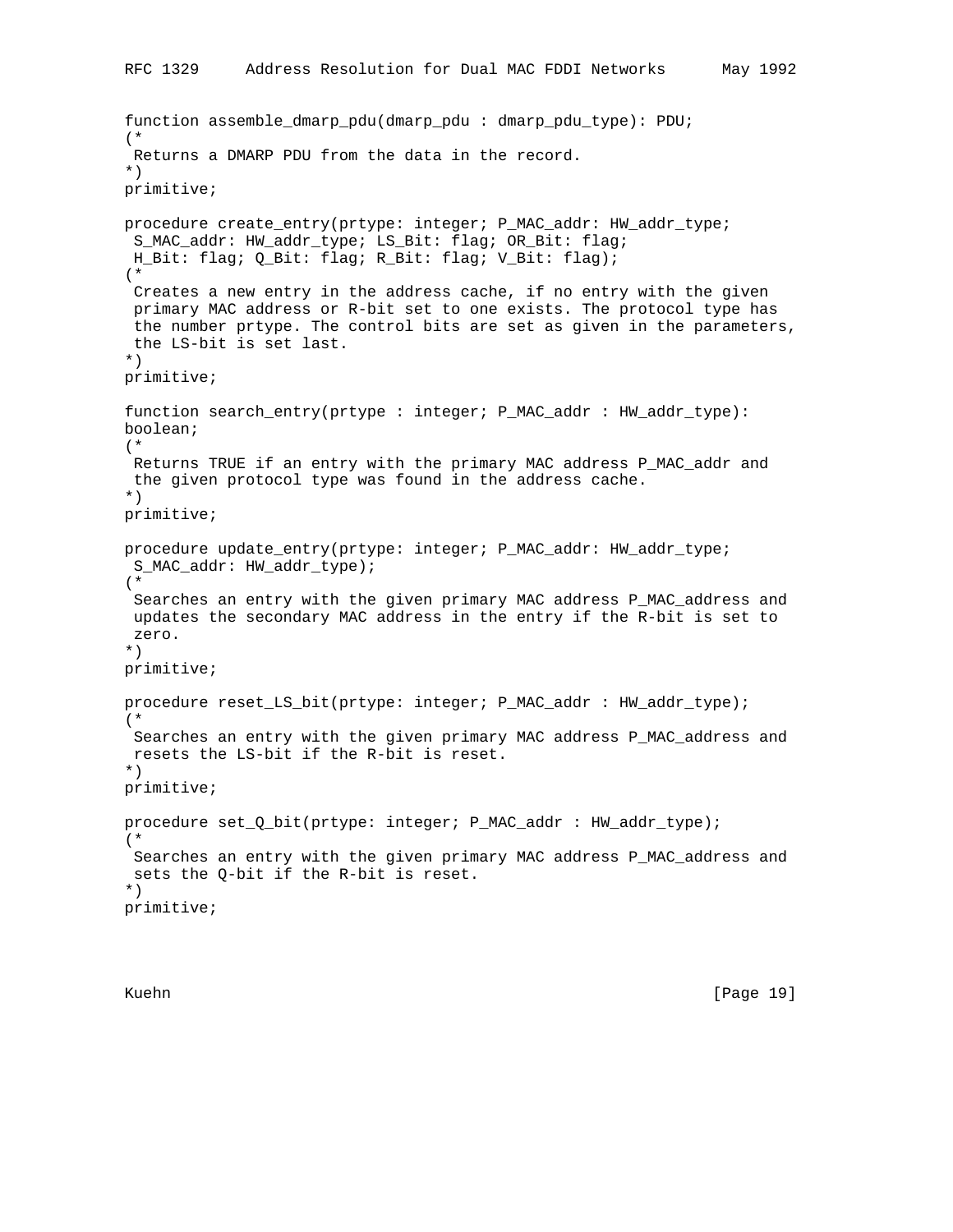```
function H_bit_set(prtype: integer; P_MAC_addr : HW_addr_type):
boolean;
(*
 Returns TRUE if an entry exists with H-bit set to one and the given
 P-MAC address.
*)
primitive;
function OR_bit_set(prtype: integer; P_MAC_addr : HW_addr_type):
boolean;
(*
 Returns TRUE if an entry exists with OR-bit set to one and the given
 P-MAC address.
*)
primitive;
function LS_bit_set(prtype: integer; P_MAC_addr : HW_addr_type):
boolean;
(*
 Returns TRUE if an entry exists with LS-bit set to one and the given
 P-MAC address.
*)
primitive;
function Q_bit_set(prtype: integer; P_MAC_addr : HW_addr_type):
boolean;
(*
 Returns TRUE if an entry exists with Q-bit set to one and the given
 P-MAC address.
*)
primitive;
function get_subscript(prtype: integer; P_MAC_addr : HW_addr_type):
integer;
(*
 Returns the subscipt number of an entry with the given primary MAC
 address.
*)
primitive;
function get_broadcast_addr(prtype : integer): PR_addr_type;
(*
 Returns the broadcast protocol address for the given protocol type.
*)
function get_P_MAC_addr(subscript : integer) : HW_addr_type;
(*
 Returns the primary MAC address of the entry with the given subscript
```
Kuehn [Page 20]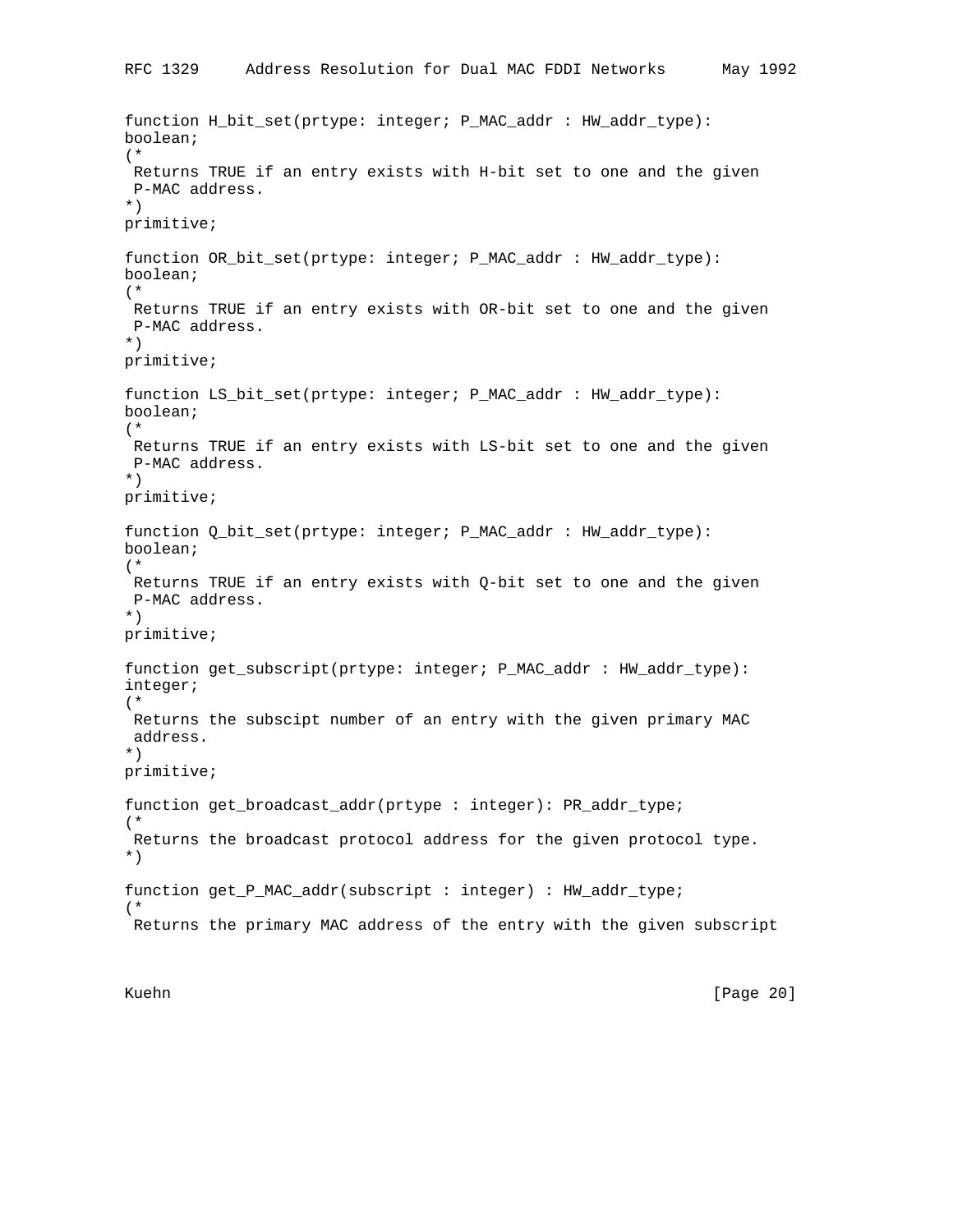```
 number.
*)
primitive;
function get_S_MAC_addr(prtype: integer; P_MAC_addr: HW_addr_type):
 HW_addr_type;
(*
 Returns the secondary MAC address of the station with the given primary
 MAC address.
*)
primitive;
procedure delete_entry(subscript : integer);
(*
 Deletes the entry with the given subscript number if the R-bit is
 reset.
*)
primitive;
function get_pr_type(subscript : integer) : integer;
(*
 Returns the protocol type for the entry with the given subscript
 number.
*)
primitive;
function get_pr_length(prtype : integer) : integer;
(*
 Returns the length of a protocol address.
*)
primitive;
trans
when LS_ARPSAP.UNITDATA_request(Source_addr,Dest_addr,QoS,PDU)
begin
 arp\_pdu := extract\_arp\_pdu(PDU);output SNAP1_ARPSAP.UNITDATA_request(Source_addr, Dest_addr, QoS, PDU);
 dmarp_pdu.hwtype \qquad \qquad \qquad : = \text{ethernet};dmarp_pdu.prtype \qquad \qquad \qquad \qquad \qquad : \quad \text{arp\_pdu.prtype:}dmarp_pdu.HW_length := fddi_addr_length;
 dmarp_pdu.PR_length := arp_pdu.PR_length;
 dmarp_pdu.operation := reply;
 dmap\_pdu.HW\_1 := My\_P_MAC\_addr;
 dmarp_pdu.HW_2 := My_S_MAC_addr;
 dmarp_pdu.PR_sender := arp_pdu.PR_sender;
dmarp_pdu.PR_receiver := arp_pdu.PR_receiver;
```
Kuehn [Page 21]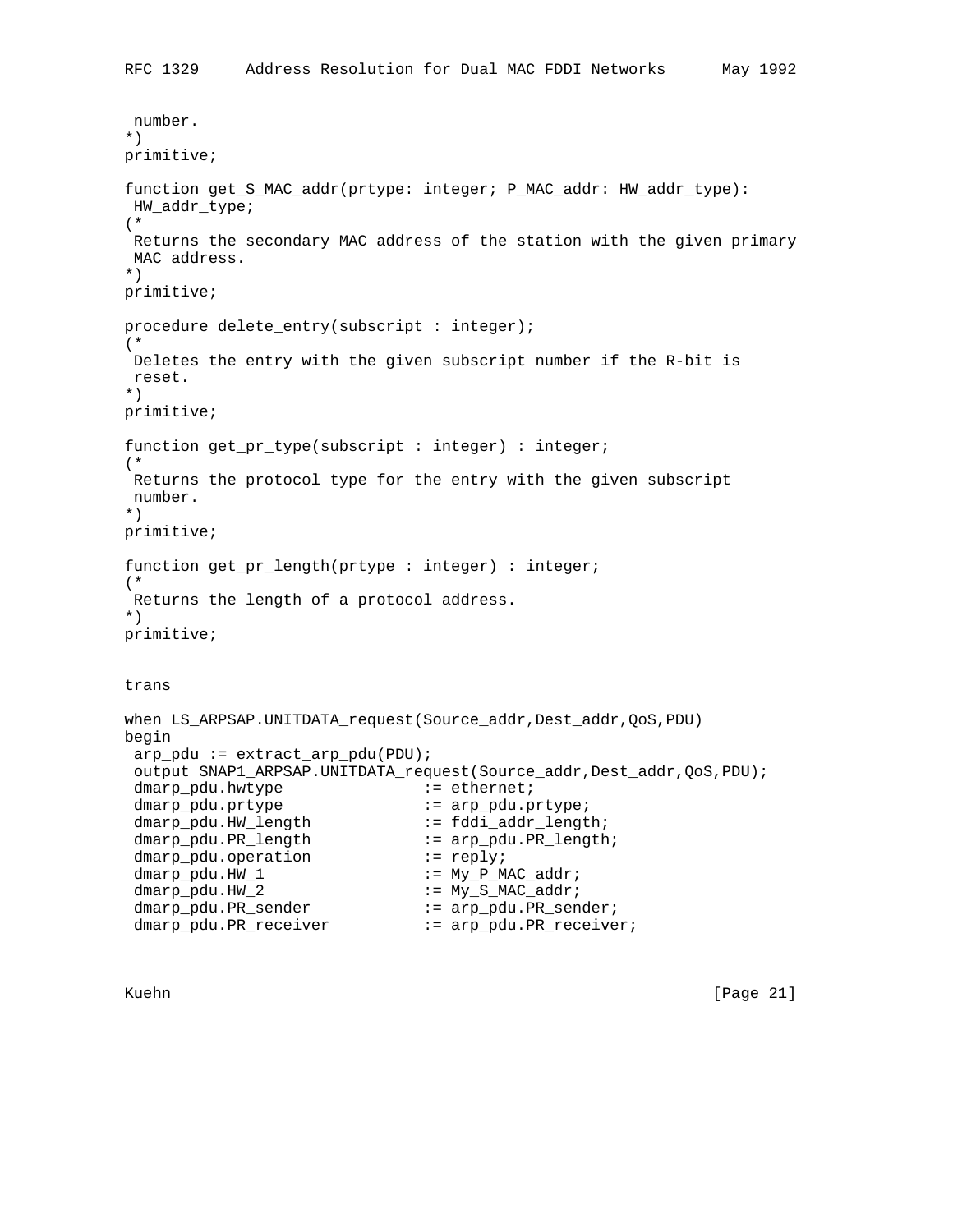```
 PDU := assemble_dmarp_pdu(dmarp_pdu);
 output SNAP2_LSSAP.UNITDATA_request(My_S_MAC_addr,Broadcast_HW_addr,
  dmarp_QoS,PDU);
end;
when SNAP1_ARPSAP.UNITDATA_indication(Source_addr,Dest_addr,QoS,PDU)
begin
 output LS_ARPSAP.UNITDATA_indication(Source_addr,Dest_addr,QoS,PDU);
end;
when SNAP2_ARPSAP.UNITDATA_indication(Source_addr,Dest_addr,QoS,PDU)
begin end;
when SNAP1_LSSAP.UNITDATA_indication(Source_addr,Dest_addr,QoS,PDU)
begin
  dmarp_pdu := extract_dmarp_pdu(PDU);
  if ((dmarp_pdu.operation = error) or (dmarp_pdu.operation = reply))
  then begin
   if my_pr_address(dmarp_pdu.prtype,dmarp_pdu.PR_receiver) then begin
    if not H_bit_set(dmarp_pdu.prtype,dmarp_pdu.HW_1) then begin
     if not OR_bit_set(dmarp_pdu.prtype,dmarp_pdu.HW_1) then begin
      if LS_bit_set(dmarp_pdu.prtype,dmarp_pdu.HW_1) then begin
       output LS_System_Access_point.TIMER_cancel(
        "Hold_Timer",get_subscript(dmarp_pdu.prtype,dmarp_pdu.HW_1));
       create_entry(dmarp_pdu.prtype,dmarp_pdu.HW_1,dmarp_pdu.HW_2,
        reset,set,reset,reset,reset,set);
      end;
      output LS_System_Access_point.TIMER_request(
      OR_set_timeout,"OR_Entry_Timer",
       get_subscript(dmarp_pdu.prtype,dmarp_pdu.HW_1));
     send_pdu.hwtype := ethernet;
     send_pdu.prtype := dmarp_pdu.prtype;
      send_pdu.HW_length := fddi_addr_length;
     send_pdu.PR_length := dmarp_pdu.PR_length;
     send_pdu.operation := search;
     send_pdu.HW_1 := My_P_MAC_addr;
     send_pdu.HW_2 := dmarp_pdu.HW_1;
      send_pdu.PR_sender := get_my_pr_addr(dmarp_pdu.prtype);
      send_pdu.PR_receiver := get_broadcast_addr(dmarp_pdu.prtype);
      PDU := assemble_dmarp_pdu(dmarp_pdu);
      output SNAP2_LSSAP.UNITDATA_request(
      My_S_MAC_addr,Broadcast_HW_addr,dmarp_QoS,PDU);
     end else begin
      if dmarp_pdu.operation=error then
     update_entry(dmarp_pdu.prtype,dmarp_pdu.HW_1,dmarp_pdu.HW_2);
     end;
    end else begin
```
Kuehn [Page 22]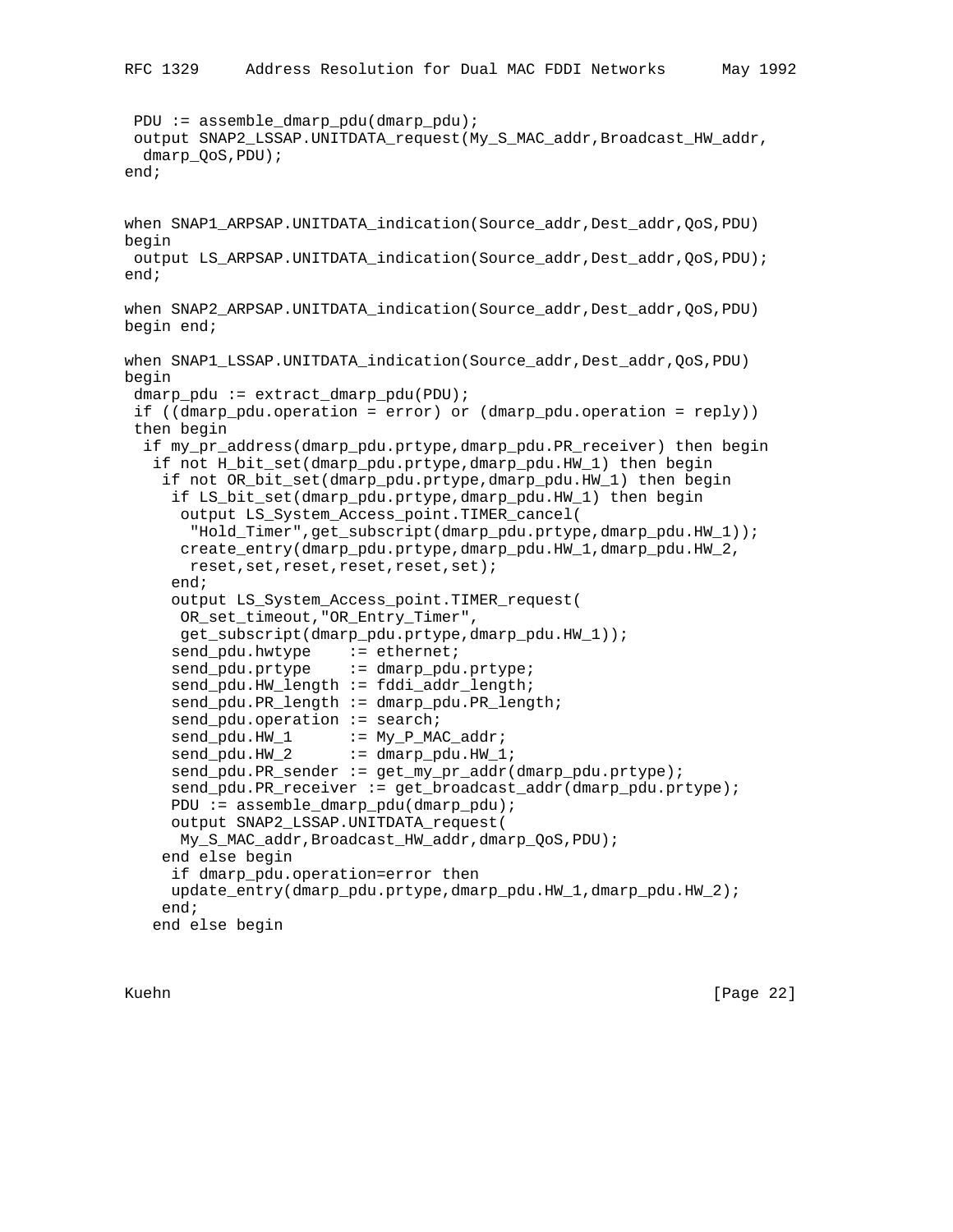```
 if dmarp_pdu.operation = error then
    update_entry(dmarp_pdu.prtype,dmarp_pdu.HW_1,dmarp_pdu.HW_2);
    end;
   end else begin
    if my_pr_address(dmarp_pdu.prtype,dmarp_pdu.PR_sender) and
     (dmarp_pdu.operation = reply) then begin
     dmarp_pdu.operation := error;
    PDU := assemble_dmarp_pdu(dmarp_pdu);
     output SNAP1_LSSAP.UNITDATA_request(
     My_P_MAC_addr,Broadcast_HW_addr,dmarp_QoS,PDU);
    end else begin
     if dmarp_pdu.operation=error and
      search_entry(dmarp_pdu.prtype,dmarp_pdu.HW_1) then
     update_entry(dmarp_pdu.prtype,dmarp_pdu.HW_1,dmarp_pdu.HW_2);
end; end; end; end;
when SNAP2_LSSAP.UNITDATA_indication(Source_addr,Dest_addr,QoS,PDU)
begin
 dmarp_pdu := extract_dmarp_pdu(PDU);
  if (dmarp_pdu.operation = found) and
  my_pr_address(dmarp_pdu.prtype,dmarp_pdu.PR_receiver) then begin
   if not H_bit_set(dmarp_pdu.prtype,dmarp_pdu.HW_1) then begin
    if OR_bit_set(dmarp_pdu.prtype,dmarp_pdu.HW_1) then begin
     output LS_System_Access_Point.
      TIMER_cancel("OR_Entry_Timer",
      get_subscript(dmarp_pdu.prtype,dmarp_pdu.HW_1));
    end;
    if LS_bit_set(dmarp_pdu.prtype,dmarp_pdu.HW_1) then begin
    output LS_System_Access_Point.
     TIMER_cancel("Hold_Timer",
      get_subscript(dmarp_pdu.prtype,dmarp_pdu.HW_1));
    end;
    create_entry(dmarp_pdu.prtype,dmarp_pdu.HW_1,dmarp_pdu.HW_2,
   set,reset,set,reset,reset,set);
    output LS_System_Access_Point.TIMER_request(Query_time,"Query_Timer",
    get_subscript(dmarp_pdu.prtype,dmarp_pdu.HW_1));
   end;
  end else begin
   if (dmarp_pdu.operation = reply) or
    (dmarp_pdu.operation = request) then begin
    if search_entry(dmarp_pdu.prtype,dmarp_pdu.HW_1) then
    update_entry(dmarp_pdu.prtype,dmarp_pdu.HW_1,dmarp_pdu.HW_2);
   end;
   if (dmarp_pdu.operation=request) and
   my_pr_address(dmarp_pdu.prtype,dmarp_pdu.PR_receiver) then begin
send_pdu.hwtype := dmarp_pdu.hwtype;
send_pdu.prtype := dmarp_pdu.prtype;
```
Kuehn [Page 23]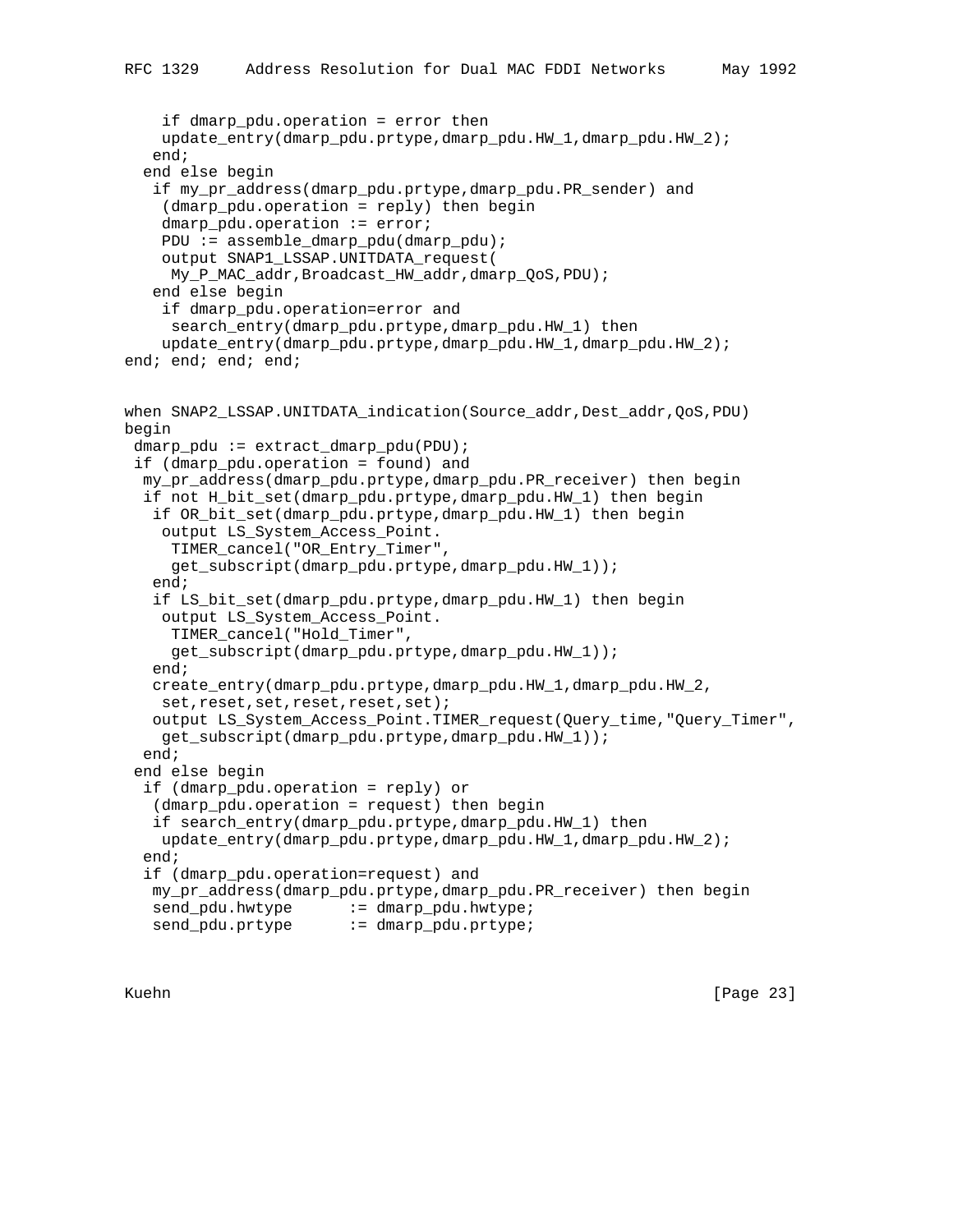```
send_pdu.HW_length := fddi_addr_length;
send_pdu.PR_length := dmarp_pdu.PR_length;
send_pdu.operation := reply;
  send_pdu.HW_1 := My_P_MAC_addr;
send_pdu.HW_2 := My_S_MAC_addr;
 send_pdu.PR_sender := get_my_pr_addr(dmarp_pdu.prtype);
   send_pdu.PR_receiver := dmarp_pdu.PR_sender;
   PDU := assemble_dmarp_pdu(dmarp_pdu);
   output SNAP2_LSSAP.UNITDATA_request(
    My_S_MAC_addr,Broadcast_HW_addr,dmarp_QoS,PDU);
  end else begin
   if my_pr_address(dmarp_pdu.prtype,dmarp_pdu.pr_receiver) then begin
    case dmarp_pdu.operation of
     reply: begin
      if not ( OR_bit_set(dmarp_pdu.prtype,dmarp_pdu.HW_1) or
       LS_bit_set(dmarp_pdu.prtype,dmarp_pdu.HW_1) )then begin
       create_entry(dmarp_pdu.prtype,dmarp_pdu.HW_1,dmarp_pdu.HW_2,
       set,reset,reset,reset,reset,set);
       output LS_System_Access_Point.TIMER_request(Hold_time,
        "Hold_Timer",get_subscript(dmarp_pdu.prtype,dmarp_pdu.HW_1));
      end;
     end;
     error: begin
      if not ( OR_bit_set(dmarp_pdu.prtype,dmarp_pdu.HW_1) or
       H_bit_set(dmarp_pdu.prtype,dmarp_pdu.HW_1) ) then begin
       if LS_bit_set(dmarp_pdu.prtype,dmarp_pdu.HW_1) then
       output LS_System_access_point.TIMER_cancel(
        "Hold_Timer",get_subscript(dmarp_pdu.prtype,dmarp_pdu.HW_1));
       create_entry(dmarp_pdu.prtype,dmarp_pdu.HW_1,dmarp_pdu.HW_2,
        reset,set,reset,reset,reset,set);
       output LS_System_access_point.TIMER_request(
        OR_set_timeout,"OR_Entry_Timer",
        get_subscript(dmarp_pdu.prtype,dmarp_pdu.HW_1));
      send_pdu.hwtype := ethernet;
      send_pdu.prtype \qquad \qquad \qquad \qquad \qquad \text{ := } \text{dmap\_pdu.}prtype;
       send_pdu.HW_length := fddi_addr_length;
      send_pdu.PR_length := dmarp_pdu.PR_length;
      send_pdu.operation := search;
      send_pdu.HW_1 := My_P_MAC_addr;
      send_pdu.HW_2 := dmarp_pdu.HW_1;
 send_pdu.PR_sender := get_my_pr_addr(dmarp_pdu.prtype);
 send_pdu.PR_receiver := get_broadcast_addr(dmarp_pdu.prtype);
       PDU := assemble_dmarp_pdu(dmarp_pdu);
       output SNAP2_LSSAP.UNITDATA_request(
        My_S_MAC_addr,Broadcast_HW_addr,dmarp_QoS,PDU);
      end;
     end;
```
Kuehn [Page 24]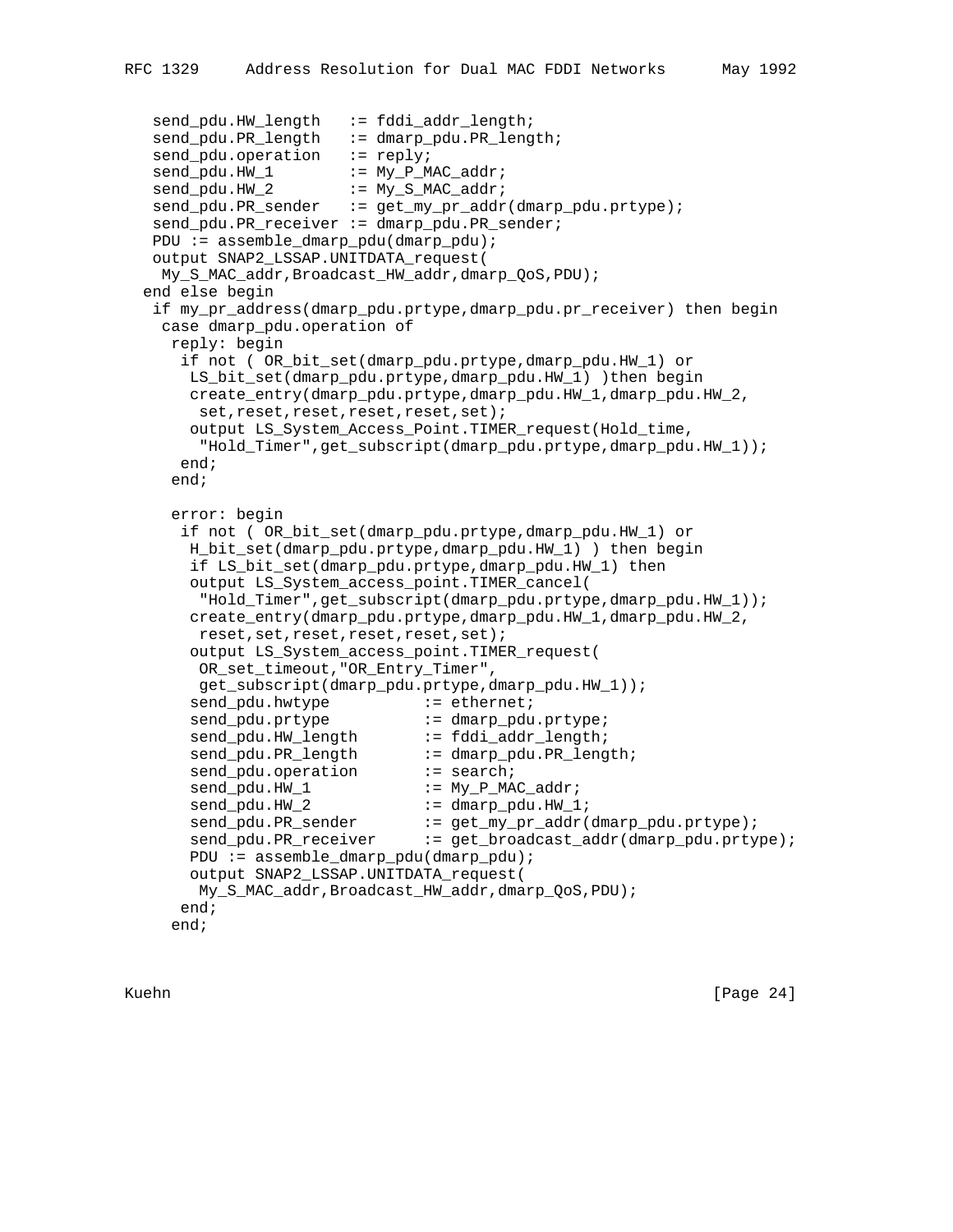```
 search: begin
      if not (dmarp_pdu.HW_1=My_P_MAC_addr or
       dmarp_pdu.HW_2=My_P_MAC_addr) then begin
       if H_bit_set(dmarp_pdu.prtype,dmarp_pdu.HW_1) and
        H_bit_set(dmarp_pdu.prtype,dmarp_pdu.HW_2) then begin
        send_pdu.hwtype := ethernet;
       send_pdu.prtype := dmarp_pdu.prtype;
       send_pdu.HW_length := fddi_addr_length;
       send_pdu.PR_length := dmarp_pdu.PR_length;
       send_pdu.operation := found;
       send_pdu.HW_1 := dmarp_pdu.HW_2;
       send_pdu.HW_2 := get_S_MAC_addr(dmarp_pdu.prtype,
                                 dmarp_pdu.HW_2);
        send_pdu.PR_sender := get_my_pr_addr(dmarp_pdu.prtype);
        send_pdu.PR_receiver := get_broadcast_addr(dmarp_pdu.prtype);
       PDU := assemble dmarp pdu(send pdu);
        output SNAP2_LSSAP.UNITDATA_request(My_S_MAC_addr,
         get_S_MAC_addr(dmarp_pdu.prtype,dmarp_pdu.HW_1),dmarp_QoS,PDU);
       send\_pdu.HW_1 := dmap\_pdu.HW_1;
       send\_pdu.HW_2 := get_S_MAC\_addr(dmarp\_pdu.prtype, dmarp_pdu.HW_1);
        PDU := assemble_dmarp_pdu(send_pdu);
        output SNAP2_LSSAP.UNITDATA_request(My_S_MAC_addr,
         get_S_MAC_addr(dmarp_pdu.prtype,dmarp_pdu.HW_2),dmarp_QoS,PDU);
       end;
      end;
     end;
     Query: begin
      if dmarp_pdu.HW_2 = My_P_MAC_addr then begin
send_pdu.hwtype \qquad \qquad \qquad \qquad :_{\exists} ethernet;
send_pdu.prtype \qquad \qquad \qquad \qquad \vdots \qquad \text{dmap\_pdu.prtype}send_pdu.HW_length := dmarp_pdu.HW_length;
 send_pdu.PR_length := dmarp_pdu.PR_length;
send_pdu.operation := hold;
      send_pdu.HW_1 := My_P_MAC_addr;
      send_pdu.HW_2 := My_S_MAC_addr;
 send_pdu.PR_sender := get_my_pr_addr(dmarp_pdu.prtype);
send_pdu.PR_receiver := dmarp_pdu.PR_sender;
       PDU := assemble_dmarp_pdu(send_pdu);
       output SNAP2_LSSAP.UNITDATA_request(
        My_S_MAC_addr,dmarp_pdu.HW_1,dmarp_QoS,PDU);
      end;
     end;
     Hold: begin
      if H_bit_set(dmarp_pdu.prtype,dmarp_pdu.HW_1) then
      reset_Q_bit(dmarp_pdu.prtype,dmarp_pdu.HW_1);
```
Kuehn [Page 25]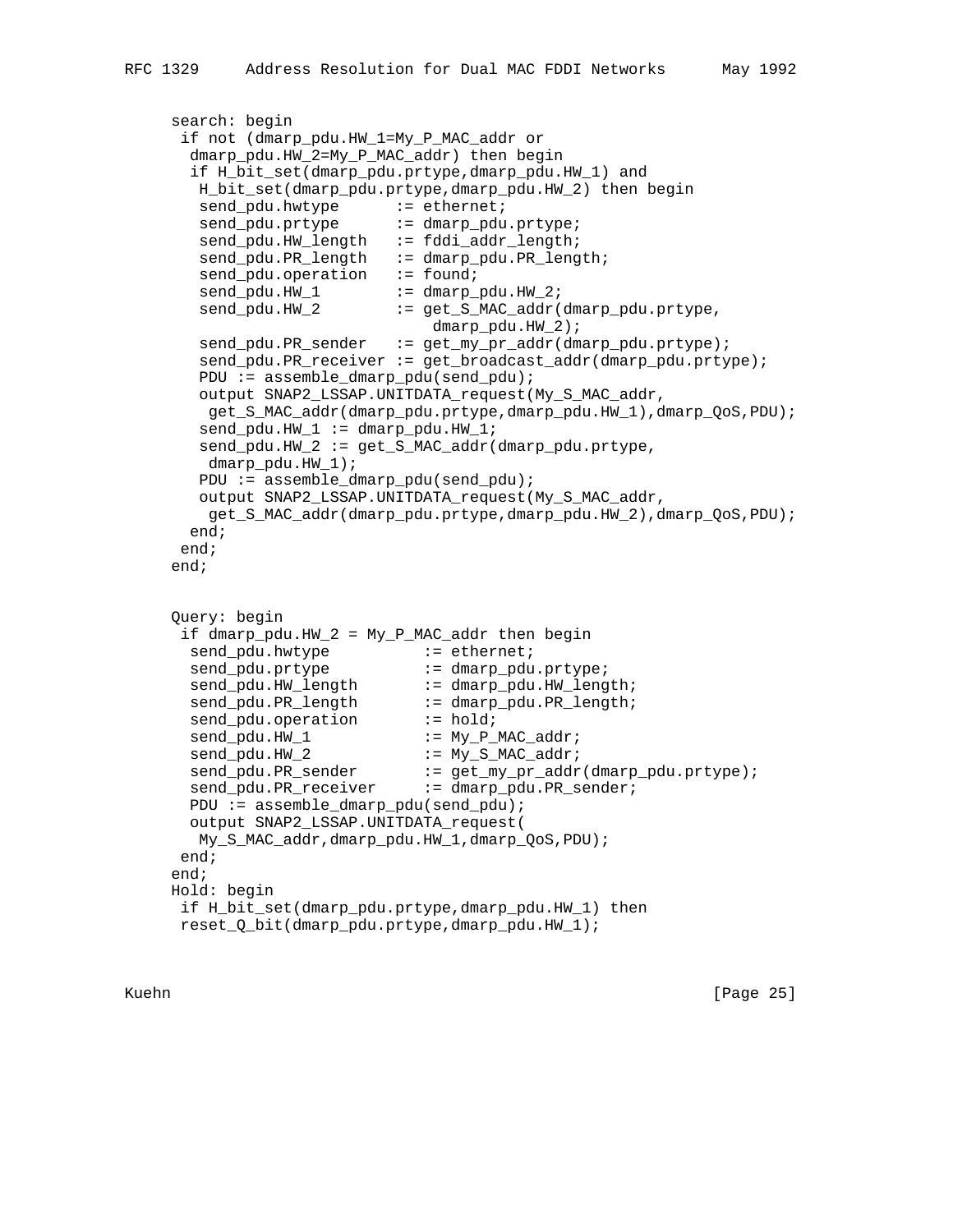```
 end;
    end;
   end;
  end;
 end;
end;
when LS_System_Access_Point.TIMER_response(Timer_name,subscript) begin
case Timer_name of
  "OR_Entry_Timer": begin
 act_P_MAC\_addr := get_P_MAC\_addr(subscript); if OR_bit_set(get_pr_type(subscript),act_P_MAC_addr) then begin
send_pdu.hwtype := ethernet;
send_pdu.prtype := get_pr_type(subscript);
  send_pdu.HW_length := fddi_addr_length;
   send_pdu.PR_length := get_pr_length(send_pdu.prtype);
  send_pdu.operation := request;
  send_pdu.HW_1 := My_P_MAC_addr;
  send_pdu.HW_2 := My_S_MAC_addr;
  send_pdu.PR_sender := get_my_pr_addr(send_pdu.prtype);
   send_pdu.PR_receiver := get_broadcast_addr(send_pdu.prtype);
   PDU := assemble_dmarp_pdu(send_pdu);
   output SNAP2_LSSAP.UNITDATA_request(
    My_S_MAC_addr,get_S_MAC_addr(send_pdu.prtype,act_P_MAC_addr),
    dmarp_QoS,PDU);
   delete_entry(subscript);
  end;
 end;
  "Hold_Timer": begin
 act_P_MAC\_addr := get_P_MAC\_addr(subscript); if (not H_bit_set(get_pr_type(subscript),act_P_MAC_addr)) and
   LS_bit_set(get_pr_type(subscript),act_P_MAC_addr) then begin
   set_H_bit(get_pr_type(subscript),act_P_MAC_addr);
   output LS_System_Access_point.TIMER_request(
    Query_time,"Query_Timer",subscript);
  end;
 end;
  "Query_Timer": begin
  act_P_MAC_addr := get_P_MAC_addr(subscript);
send_pdu.hwtype := ethernet;
send_pdu.prtype := get_pr_type(subscript);
  send_pdu.HW_length := fddi_addr_length;
  send_pdu.PR_length := get_pr_length(send_pdu.prtype);
  send_pdu.PR_sender := get_my_pr_addr(send_pdu.prtype);
  send_pdu.PR_receiver := get_broadcast_addr(send_pdu.prtype);
  if Q_bit_set(get_pr_type(subscript),act_P_MAC_addr) then begin
  send\_pdu.HW_1 := My_P_MAC\_addr;
```
Kuehn [Page 26]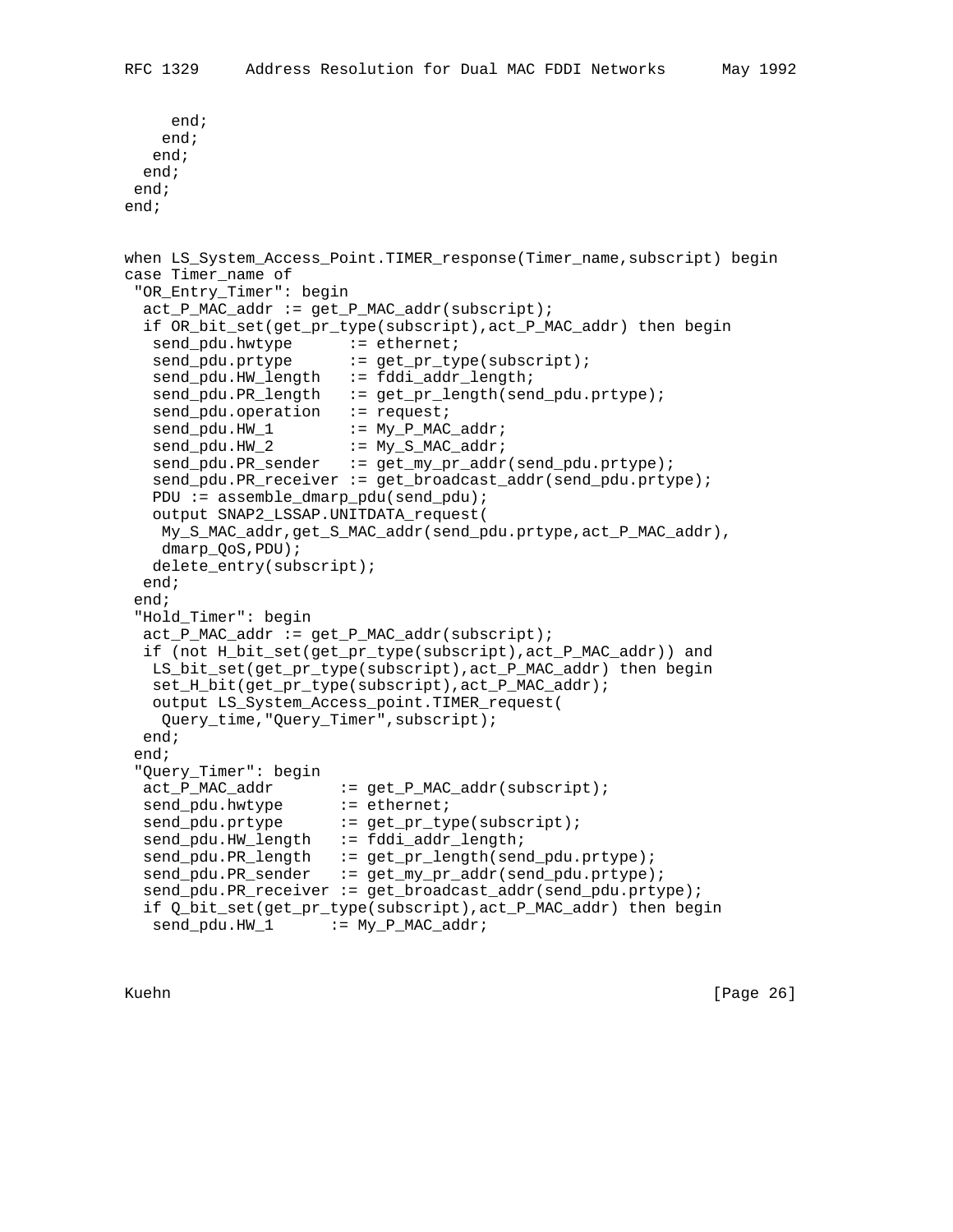```
send\_pdu.HW_2 := My_S_MAC\_addr;
   send_pdu.operation := request;
    PDU := assemble_dmarp_pdu(send_pdu);
    output SNAP2_LSSAP.UNITDATA_request(
    My_S_MAC_addr,get_S_MAC_addr(send_pdu.prtype,act_P_MAC_addr),
    dmarp_QoS,PDU);
   delete_entry(subscript);
   end else begin
send_pdu.HW_1 := My_S_MAC_addr;
send_pdu.HW_2 := get_P_MAC_addr(subscript);
  send_pdu.operation := query;
   PDU := assemble_dmarp_pdu(send_pdu);
    output SNAP2_LSSAP.UNITDATA_request(
    My_S_MAC_addr,get_S_MAC_addr(send_pdu.prtype,send_pdu.HW_2),
    dmarp_QoS,PDU);
    set_Q_bit(send_pdu.prtype,send_pdu.HW_2);
end; end; end; end; end; (* body *)
```
11. Summary

 The introduction of the load sharing layer in the protocol layering of the dual MAC stations allows the application of IP and ARP on inhomogeneous FDDI rings. The protocol suite of single MAC stations needs no modification.

 By the load sharing layer, the property "dual MAC" is transparent for ARP, IP and the higher layer protocols.

 In dual MAC stations, any load sharing criteria may be implemented in the multiplexer of the load sharing entity. The conversion of addresses, the exchange of address and reachability information between dual MAC stations and the proper transmission of multicast and broadcast frames is taken upon by the load sharing entity.

### 12. References

- [1] ANSI, "FDDI Station Management (SMT)", ANSI X3T9/90-X3T9.5/84-49 Rev 6.2, May 1990.
- [2] ANSI, "FDDI Media Access Control (MAC-2)", X3T9/90-X3T9.5/88-139 Rev 3.2, June 1990.
- [3] ISO, "Information processing systems- Local area networks- Part 2: Logical link control", ISO 8802-2:1989, August 1989.
- [4] IEEE, "Draft Standard P802.1A Overview and Architecture", P802.1A/D9-89/74, September 1989.

Kuehn [Page 27]